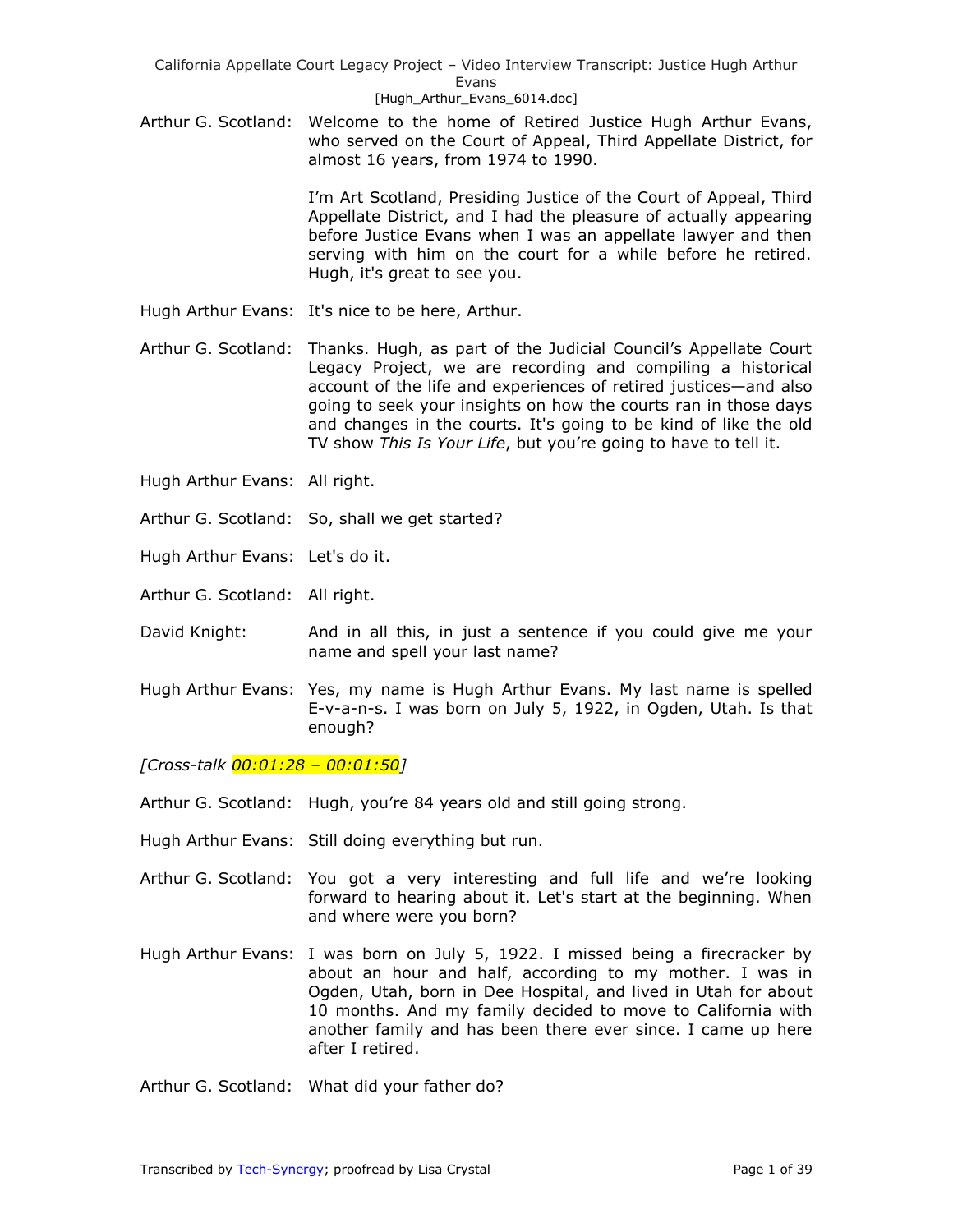Hugh Arthur Evans: My father was in the wholesale grocery business as he became an adult. I guess I should preface this by saying that he was a very devout Mormon at the time and did a three-year overseas tour: went to England, Scotland, and Wales, and was there when World War I started.

> So he stayed and finished his tour in the British Isles. Then came back and went into the wholesale grocery business with his father, and that lasted until he married and came to California. In California he bought a grocery store and a meat market in Hermosa Beach and did that until the Depression hit. We lived there; he had started a cash and carry store and there was a factory not too far from his store.

> Folks couldn't pay the bills, and when they couldn't pay the bills, he couldn't pay the bills. So he closed the store and went to work for the MJB Company and ultimately was their assistant manager in Los Angeles.

- Arthur G. Scotland: Your mom, did she have an occupation?
- Hugh Arthur Evans: Yes, my mother was seven years younger than my father and she was a concert pianist. She'd gone . . . I forget which conservatory, and I'm not even sure that it was Utah, but she went to a conservatory and was there as a young girl, and was there for about three or four years and went back to . . .

She was not from Ogden. She was born in Canada and came down through Idaho, and wound up in Ogden and married my father. And how it happened, I really never was told the story; but they did get together. And she played in Southern California for a number of years until we left there. And she concertized and played with two pianos in a quintet. And they would put on afternoon concerts on the weekend, and we had some very close friends that were doing that at that time. She did that for a long time when we moved to Carmel, and she taught as well as having the opportunity to concertize. She was a fine pianist.

## $(00:05:00)$

Arthur G. Scotland: Did she ever teach you to play? Did you—

Hugh Arthur Evans: Yes. I started when I was about five or six, and I guess I took lessons for close to six or seven years. When we moved to Carmel from Los Angeles it was all the excuse I needed, I think, to not practice anymore; and I'm sorry too.

> I still played up until a few years ago. I could read music, but I am afflicted with Dupuytren's syndrome in my hands; and when they close up like this, then as an adult I just wouldn't even look at the piano.

Arthur G. Scotland: Your dad unfortunately passed away somewhat early in life.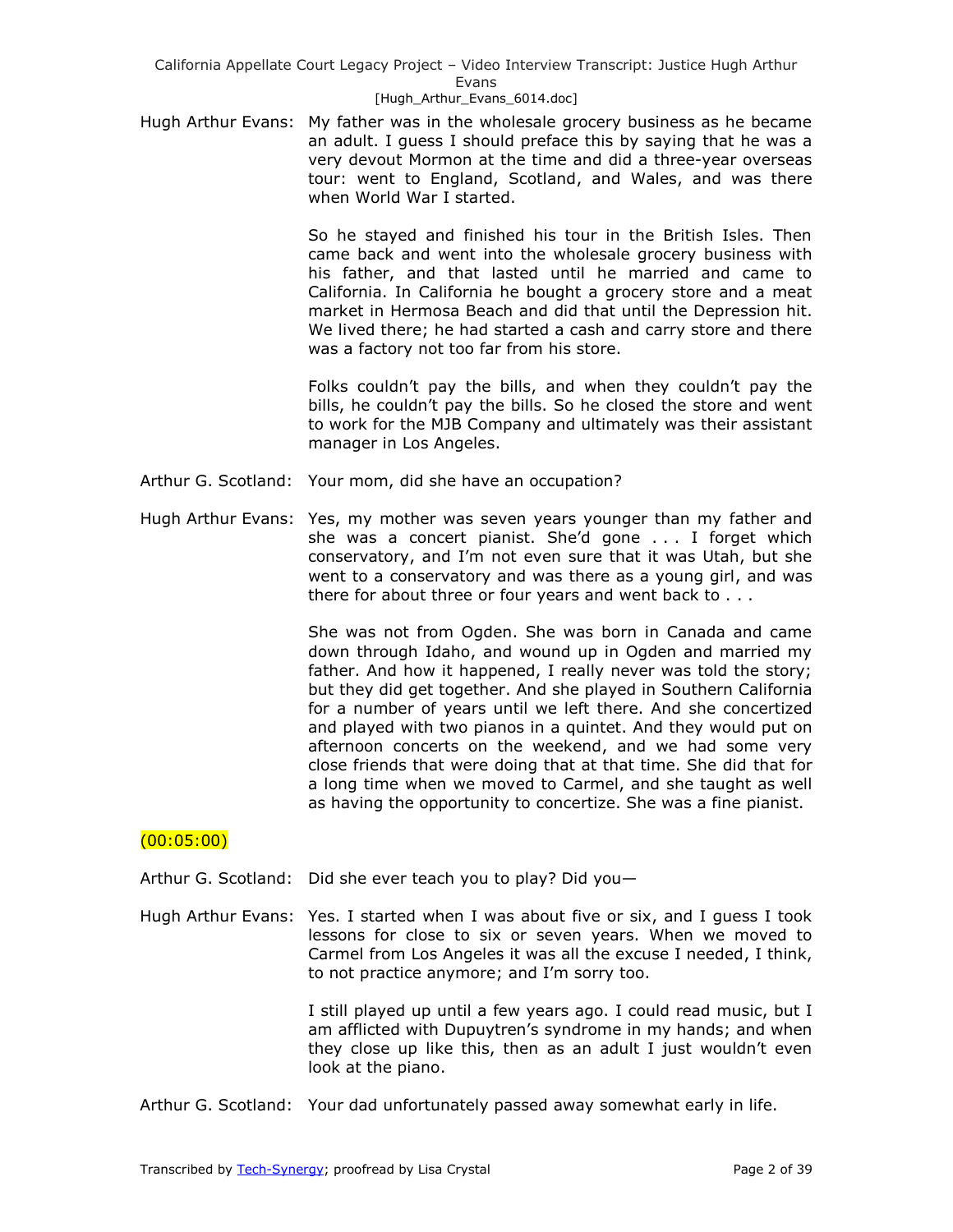Hugh Arthur Evans: He was 42; he died in 1937. When he was in the grocery business in Hermosa Beach he went to Southwestern Law School for at least a year and maybe a little more than that, but it just didn't work out for him.

> Two of his brothers were attorneys, and they had both gone to Harvard. In fact, I think all the brothers except my father went to Harvard, two of them to Harvard Law School and one of them to Harvard Medical School. One of the other ones became the administrator of the hospital where I was born. It was quite an Evans project.

- Arthur G. Scotland: Do you have many memories of living in Hermosa Beach? Or you were too young?
- Hugh Arthur Evans: No, I have quite a few memories of living there. It was a very small town in those days, and my father's store was up from the beach about six blocks or more. I have one specific memory; I don't know why. I think I was in the first grade and I'd come home from school and decided to go down to the beach. And I got involved with some other kids doing something on the beach and didn't look at the sun going down or I didn't have a clock. And I guess my dad and mother got kind of worried and they called the chief of police, who was a friend of theirs, and they got him out looking for me—and by that time I was wandering home.

It was getting dark, and as parents would, they both were delighted to see me; but it didn't prevent me from going into the bathroom with my father and getting his razor strap laid across my bottom, just enough to make me think about it. And I never went off and didn't tell anybody again. But I don't have a lot of other memories except going to the beach.

I had a cousin that lived in Pasadena, and he'd come stay with us, and we'd go down. And I have a friend who's still alive, a lady; her husband died a couple of years ago. And she was 10 days younger than I and our families came to California together. And she used to come and stay and we'd go down on the beach. And it was a great beach in those days—not now.

- Arthur G. Scotland: In those days a trek from Pasadena to Hermosa Beach was quite a trip, wasn't it?
- Hugh Arthur Evans: It was a long trip. So he'd come over and spend a couple of days. And I know when I'd go up to Pasadena from there, I'd plan on staying with my uncle, who was an attorney, and my cousin and two lady cousins; and it was a nice outing for me.

Arthur G. Scotland: What brought you to Carmel?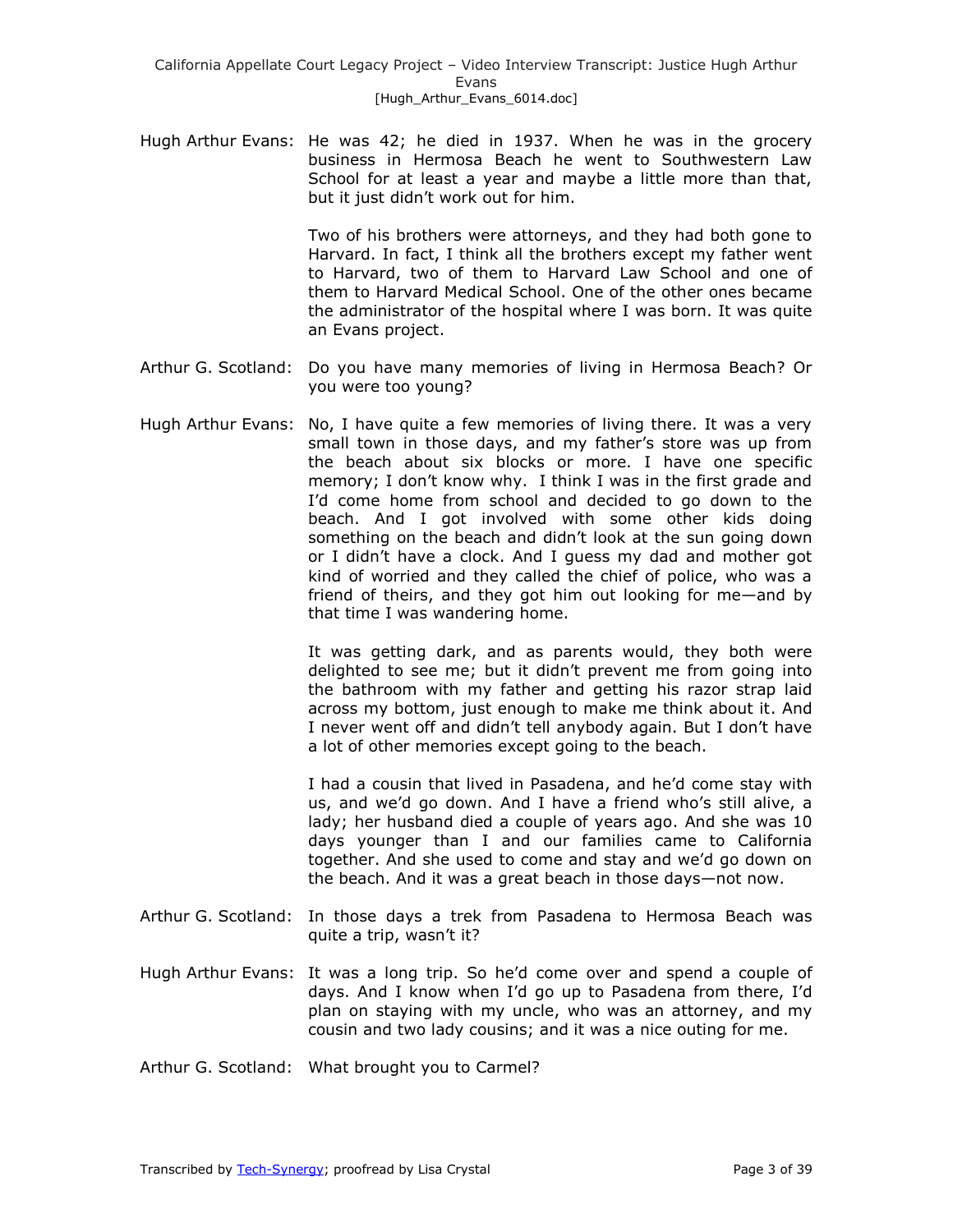### [Hugh\_Arthur\_Evans\_6014.doc]

Hugh Arthur Evans: Probably my father's health. After his business closed he went to work for the MJB Company, then became the assistant manager for Southern California. And about a year before he died he started having strokes and minor heart attacks.

> He was born with what was then called Bright's disease. It was a kidney disease, and at that time there wasn't any real known cure for it. But his health deteriorated and my mother had family in Carmel. Most of her aunts and uncles lived there and lots of her cousins were there; and it was a small town and it was a center for the arts. And we thought if my father went there it would be quiet and more peaceful for him. And it didn't work out; he continued to have strokes and heart attacks and died.

- Arthur G. Scotland: So what was Carmel like in those days?
- Hugh Arthur Evans: Carmel, when we first . . . Well, I first went up and visited when we lived in Southern California and would stay with my mother's Uncle Mike and his family. And some of his daughters were not a great deal younger than my mother. But we would stay and they'd drag me along to go down to the beach and the sandbars would be exposed. The town was tiny, and about half the streets were sand.

## $(00:10:06)$

When I got into high school, I think the population of Carmel was about 800; I used to say 800 if you counted the cats and dogs, but it was really a small town. Very arty, though, and they had . . . the arts were open to everyone who wanted to take them: music and art, photography. Whatever art intrigued you, you could find in Carmel.

- Arthur G. Scotland: As I understand, you mentioned you had a lot of family, and some of the family were actually developing in Carmel. Is that correct?
- Hugh Arthur Evans: My mother's uncle, Uncle Michael James Murphy—he was known as M.J., a big burly Irishman. And he owned a lumberyard and a construction company; and I think up until about 1940, he built at least two-thirds of all the houses in Carmel.

You know the bridge down the coast over the Little Sur, where they used to shoot the automobile commercials? He built that. That was done with . . . in the old days with the Fresno Scraper and mules, and they had to build a road to get down there. So it took a long, long time. He was a very interesting man, as I think most of my mother's family were. My father's family were the other kind, but they were very interesting too. They were more into the educational aspects and use your mind and not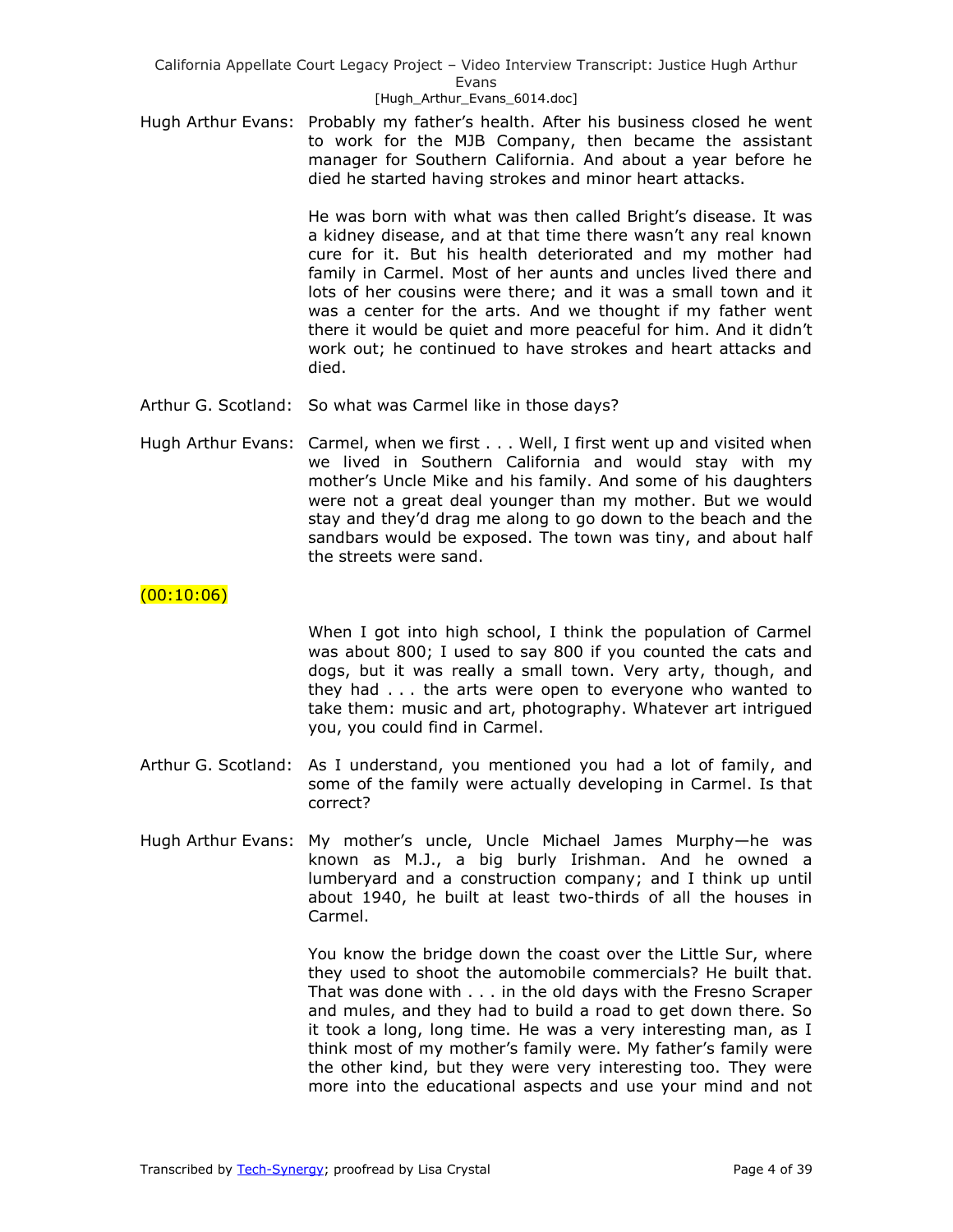#### [Hugh\_Arthur\_Evans\_6014.doc]

your body to make a living. I didn't always take their advice, but—

Arthur G. Scotland: The old Murphy Home, is that still there?

- Hugh Arthur Evans: The original Murphy house, the first one that was built, somebody researched it. This was back in about maybe 1982 or 1983. They found it and bought it, and they moved it from its site up to a site at about Lincoln and Sixth, I think; and they brought it up to code, fixed it, painted it. It was just the way it was originally. And that was a single-wall construction; the doors were single walled. And they put docents in and they showed it. And the house is still there, as far as I know; I haven't been down there for . . . Oh, I think about '93 or '94 was the last time I went down.
- Arthur G. Scotland: Now, as a young boy you were pretty industrious; you had a number of jobs, is that right?
- Hugh Arthur Evans: When we got to Carmel I started working; I was about 14, I think. I first got a job sweeping out the wood mill that my uncle owned at the lumberyard, and that was an evening job. Then I worked in a drugstore on the main street of town. I'd go in there in the evening and clean that. And as I progressed I went to work in grocery stores, and then pretty soon I'd come home from school in the afternoon and do the deliveries; they delivered in those days. I had a pickup truck, and you put the boxes and the bags in the back of the pickup. And it was an interesting time. I had to acquaint myself with the people who lived there and where they were, because you didn't have street addresses, and you didn't always have a name; but if you knew where they were, you could find it.

But it was fun. I did that until, I guess, when I came up to Reid on a continual flying project. I was working in Hallett's grocery store and I did all the buying for him when he was out. And I was paid the handsome sum of \$32 a month, and that's about what a full-time clerk with a family would get; wages were very low in those days.

- Arthur G. Scotland: Now, when you were living in Carmel and you went to high school, you actually had to go somewhere else for high school.
- Hugh Arthur Evans: Monterey—we had Monterey Union High School. It was a union district and it took in all the way down to Big Sur; Carmel Valley, wherever anybody lived; the little town out by what is now Fort Ord; and as far over as the border of Castroville. So all of our students came from there, and Carmel.
- Arthur G. Scotland: How did you get to school?
- Hugh Arthur Evans: I had a Model A Ford, and if I had enough money to buy gas, I'd drive that over and take a bunch of kids with me. And if I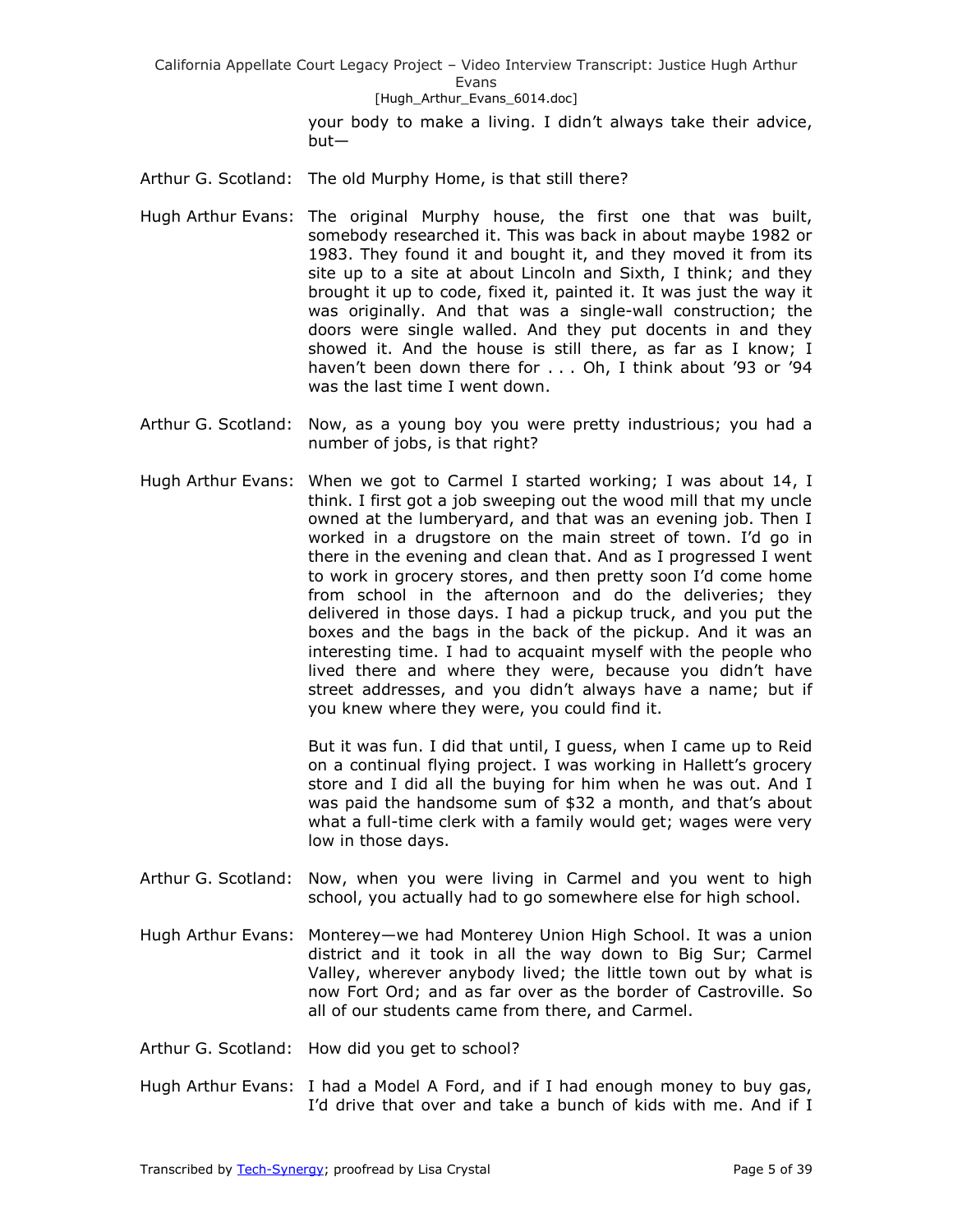[Hugh\_Arthur\_Evans\_6014.doc]

didn't, I'd go uptown to see if anybody else was driving over. And if not we'd take a bus; and if I missed the bus, you'd stick your thumb out and see if somebody wouldn't stop and pick you up and take you to Monterey.

## $(00:15:05)$

Arthur G. Scotland: Were there very many cars in those days?

- Hugh Arthur Evans: Not very many; very few, really. There were . . . we had a car. I had a Model A; but we had a car because of my father's employment in Southern California. He had a panel truck that they supplied, and then they bought a car. But in Carmel we were lucky to have that car, because very few people had cars. Now, trucks my Uncle Mike used to haul building supplies around with were hard rubber tire.
- Arthur G. Scotland: How did the Depression affect you?
- Hugh Arthur Evans: I think it made me appreciate the value of your earnings, made me a little, probably a little more industrious than I might have been. I didn't expect my family to give me anything; I worked for it. And most of my friends were that way. The only problem with that was, it kept me from participating in a lot of sports activities at school. I did play golf, and I did play tennis. But they came at different hours and I could still get back to Carmel to work.
- Arthur G. Scotland: After high school you went on to a junior college, is that right?
- Hugh Arthur Evans: I went over to Salinas. I at first told my mother that I wanted this was in 1940—I wanted to go to Cal Poly in San Luis Obispo, because they had a great flying program and a good aeronautical school. And I'd by that time gotten a bug; in fact, I got it very early. My father took me out to Alhambra when I was—oh, I don't know, six, seven, maybe eight years old—and one of his friends owned an airport. And this fellow had been in England and had flown with the RAF, and I got my first ride in an old Jenny with him. And I loved it.

So that lasted a long time, and that's why I wanted to go to San Luis. But she didn't want me to get that far from home, she had . . . My sister was three years younger and my mother just couldn't cope with a lot of things, having lost her husband. So I decided to go to Salinas Junior College, and I went there for the year '40 and '41. And then in 1941 I took a number of courses involved in flying: meteorology, structures, and a lot of math. And then we had a flying course. I got to fly the Piper Cub, and I got my first pilot's license in about November of 1940.

But then the war came along, and instead of going into a secondary program at Salinas Junior College, the president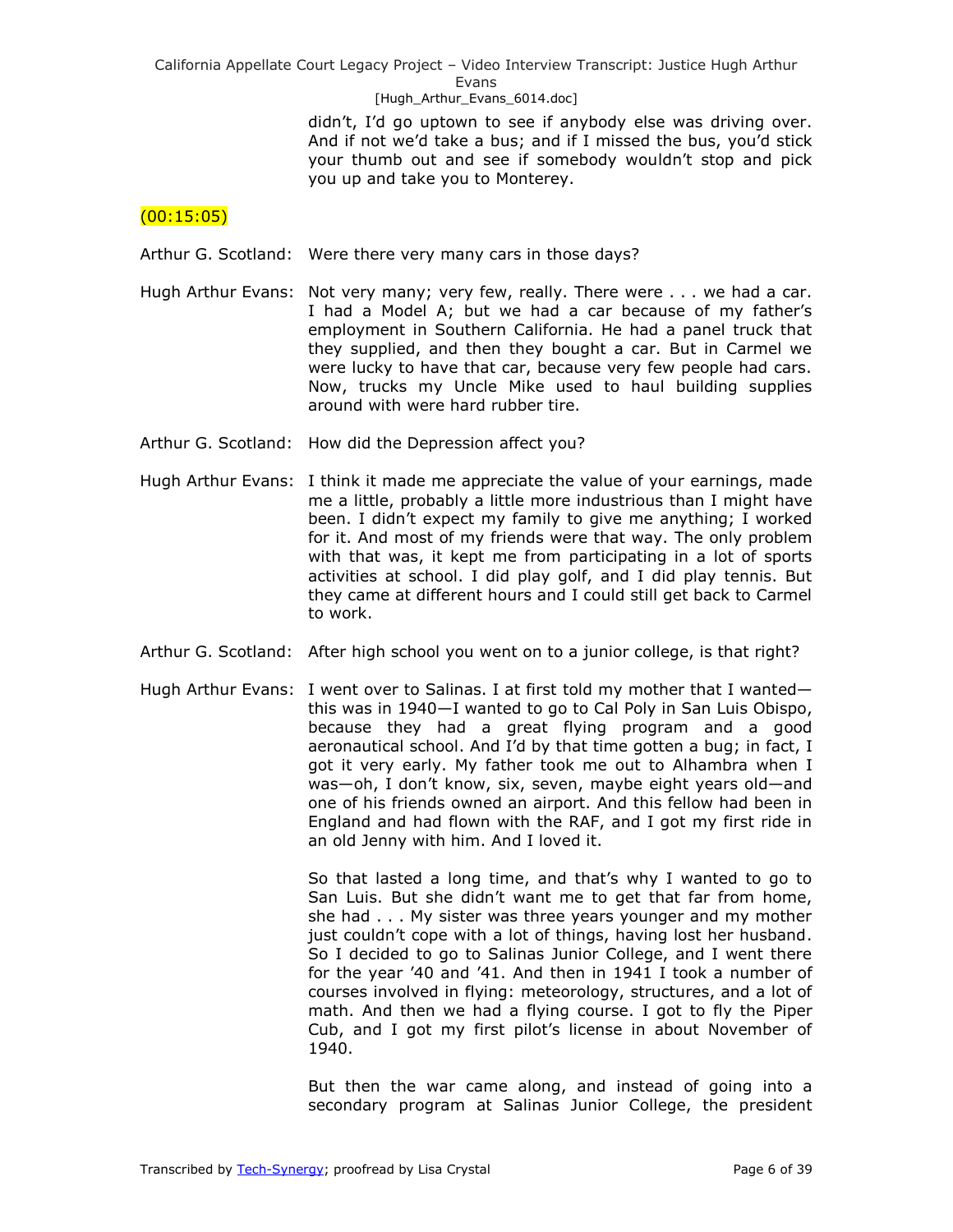#### [Hugh\_Arthur\_Evans\_6014.doc]

advised me to go over to Reno and enroll in UNR, because they had the same program here.

And when I came up I only took the courses that were related to the flying courses. I think I'd had enough of the other stuff at the time; I just decided it was more fun to fly. So I flew up here—I came up in January or February of 1942—and I stayed until I finished the secondary course and I got my limited commercial license.

I went back down to Carmel. I probably would have continued flying commercially; I was ferrying airplanes for a Carmelite who was buying them up on the West Coast. And I'd fly one and he'd fly one, and he'd fly them down to the airports that he owned in Tucson and in Fort Worth, which was quite an exciting deal for a young guy who was only 19 years old.

- Arthur G. Scotland: I can imagine. And of course in those days the airplanes were not as sophisticated as they are today, right?
- Hugh Arthur Evans: The two airplanes that I recall flying were Luscums. It was an all-metal single engine, side-by-side seater. And that was a pretty good little airplane. We didn't have anything sophisticated like today. This was a tail dragger; you didn't have a tricycle gear. And the fellow I went down with . . . his name was Clampett, by the way, and he and his family at one time owned a hotel down on Eighth and San Antonio. Doesn't make any difference what the name is; my memory seems to flit every now and then.
- Arthur G. Scotland: Sure seems sharp to me.
- Hugh Arthur Evans: But I flew that two or three times. And while I was doing that, and having a great time, we'd always get a compartment to come back on the train on, and he'd start planning another trip and tell me about it.

## $(00:20:00)$

I got a letter in the mail one day that said "Greetings." I no longer had a college exemption; I'd forgotten about it. So I went out to Mather Air Force Base and signed up to go in the aviation cadet program and be a full-fledged pilot. I probably could have been a service pilot, because I had about 350 hours of flying time and a limited commercial license, and that was good enough to become a copilot on one of the C-47s or DC-3s, whatever you wanted to call them. But I didn't want to do that.

Arthur G. Scotland: Let me take you back a moment, back to the junior college in Salinas. You were working at that time, were you not? What type of work were you doing?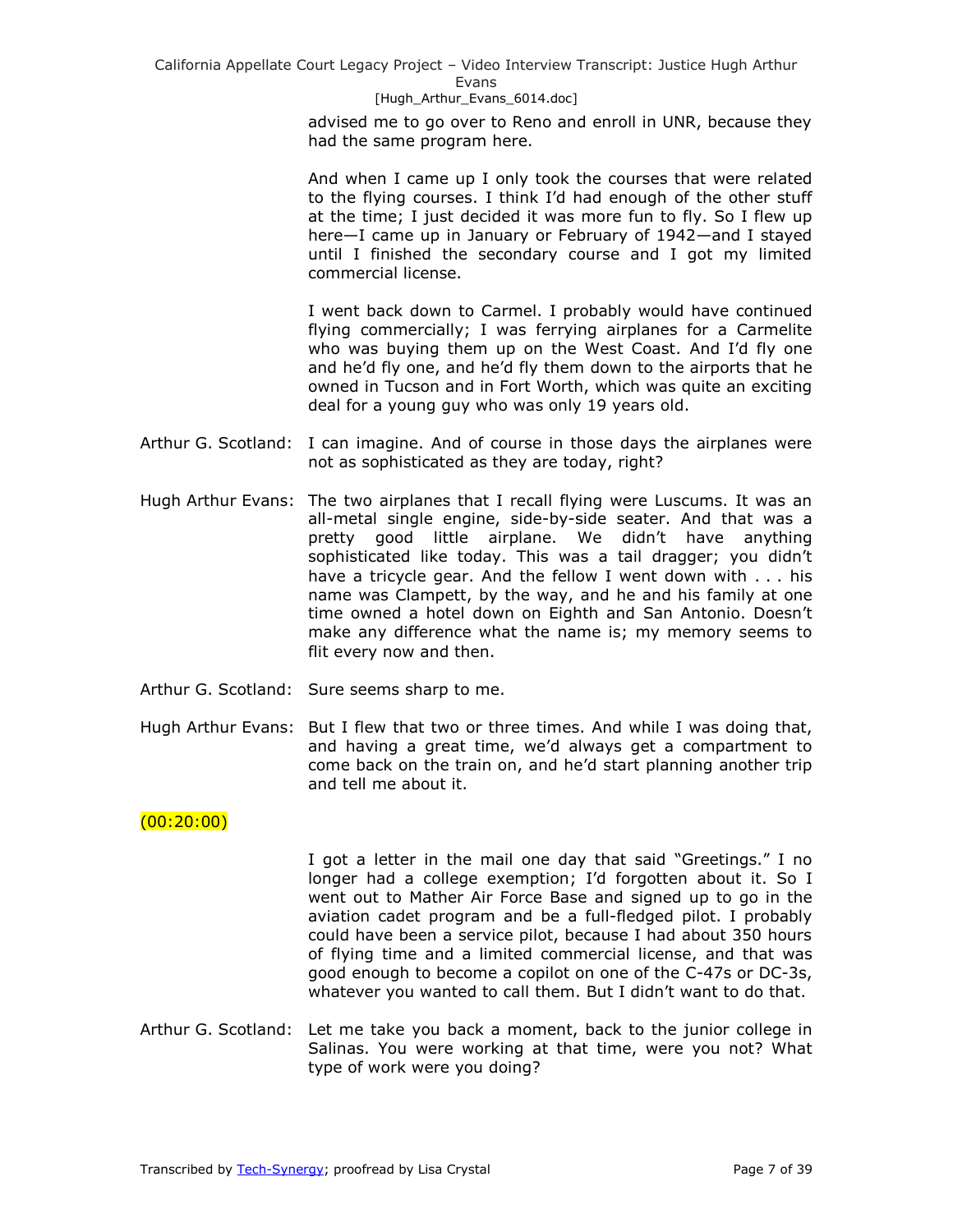#### [Hugh\_Arthur\_Evans\_6014.doc]

- Hugh Arthur Evans: When I was in Salinas I was working in a grocery store, and that's when I would work. My classes, I think, were Monday, Wednesday, and Friday, so I had Tuesday and Thursday off and I would use the library in Carmel to study. By that time I had flown B-17s. I'd been through the entire B-17 engineering school, which took a year. So going back to take basic courses was really kind of not interesting to me. So I took my time off and I just worked in a grocery store, made money, and I built up my bank account and I kept flying with Bob Clampett. And I don't know whether he was related by blood to Bobby Clampett the golfer or not; but they were real estate developers in Carmel, and he was a nice guy.
- Arthur G. Scotland: So you joined the Army in 1942, and by that time you'd had a lot of flight experience.
- Hugh Arthur Evans: I had. When I first went into the aviation cadet program I went down to Santa Ana and did the pre-flight school. Before you started flying they teach you how to march and how to clean pots and pans and clean your room and make your bed and all the stuff that goes with it. It was pretty good to shape up a young guy, and the old Army system over and over and over again worked. Pretty soon you just did it naturally.

So then I was assigned to King City, which wasn't far from Carmel. It's about 45 miles to Salinas and just 25 miles over to Carmel from there, and I thought that was pretty lucky for me. But we were flying open cockpit Orions. It was a low-wing monoplane, and it was less power than what I'd been flying up here in Reno. I flew the Waco YPF; it was a biplane and it had a 225 horsepower Wright Cyclone. And Orion had a 165 horsepower engine, and you had to cheat with it to do a lot of the aerobatics. And you could do that, but you had to fly for a while to figure it out.

So the instructor asked for people with prior time. And he'd been in college and he'd taken CPT, and he had basically the same amount of time I did; I had a little few more hours than he did. So he said, "I'm going to fly with you first." And we flew and I took it off and landed it, and we went out and did a couple of snap rolls and a loop and found out how underpowered it was. And he said, "Okay, I'm going to turn you loose, and I'll fly with you when you have to take a jet ride." So I flew by myself every day.

- Arthur G. Scotland: So were you one of those thrill seekers? You like to do those barrel rolls and that sort of stuff?
- Hugh Arthur Evans: Every young guy that goes into flying, unless he gets airsick, wants to do that, I can guarantee you. It was fun when we did it out here out of . . . we flew out of what was called the Reno Sky Ranch on Pyramid Boulevard. I was being introduced to the aerobatics part of it, flying. We were sent out over Pyramid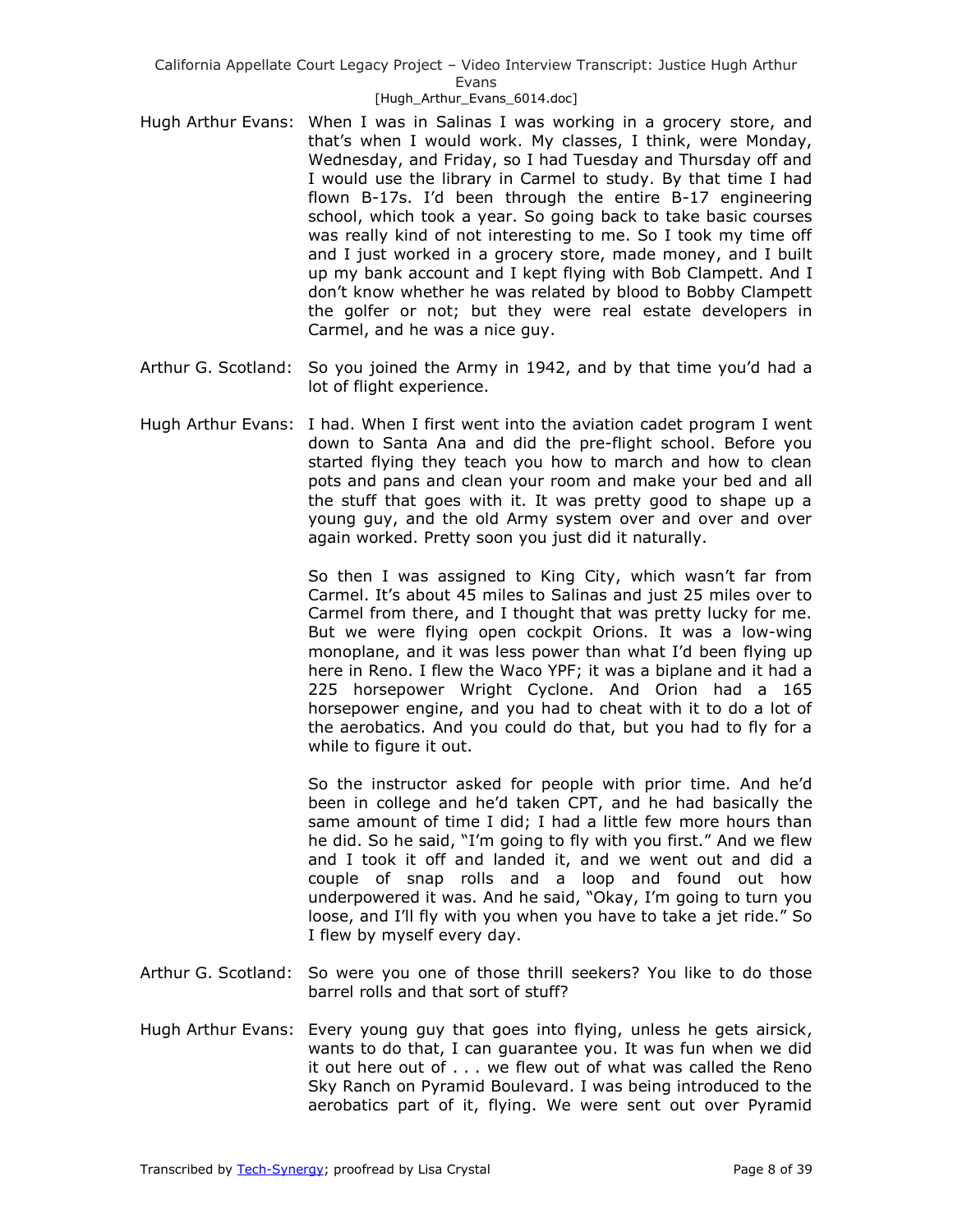[Hugh\_Arthur\_Evans\_6014.doc]

Lake to do it, and there wasn't a soul that lived out there; there wasn't even a smell of an Indian. They own it and run it now. It's a very profitable operation for them—it's a beautiful lake.

A few years ago, maybe, 20, 30 years ago when I came up here, I was thinking, you know, we used to go there and do all this stuff with the airplanes and you're out there by yourself what if I had to bail out? It was one heck of a long walk back down to where we were. *[laughing]* I think that every young pilot likes that sort of thing, and sometimes even with a B-17 it was a way to spin off some of the tension and the tightness that came from combat.

# $(00:25:07)$

Arthur G. Scotland: Other than in combat, any close calls when you were doing this sort of flying?

Hugh Arthur Evans: When I was out here at the Pyramid Highway Reno Sky Ranch I ran out early one morning. And there were two things. One didn't involve me—except getting a guy out of an airplane—but the other one did. And I pulled the engine through and I got it all set and turned the switches. And I pulled the prop and it started, and asked somebody to come and pull the chocks for me. And I got in and I hadn't strapped my parachute on; and I was in such a hurry to get off, I didn't do my safety belt, my seat belt.

> So I taxied out and took off and headed out from Pyramid Lake all by myself. And the first time I rolled it up like this, I felt myself starting to go out. And youngsters can think things just as much as old folks, I'll guarantee you. And I spread my legs, hit the sides of the cockpit, and hung on to the stick, and I rolled that sucker out as fast as I could. I never forgot to put my seat belt on after that. *[laughing]*

Arthur G. Scotland: I can imagine.

Hugh Arthur Evans: The other one there was, we had some Luscums out there and they had a primary program, and they were used in that. And there was a young fellow—as I recall he was from San Francisco and he was younger than I even, and he was taking the primary course. And he went out about as early as I usually got there, and he was pre-flighting the airplane and he forgot to take the aileron wind locks off. You screw them on where it goes over the aileron in the wing; and they make them flat, and it's tightened on, and you usually take those off first.

> He forgot to take them off, and he took off with his Luscum. And a little tip of wind went like this and he wouldn't come back. And he had the presence of mind to throttle it back and not let it climb, and finally just turned the switch off and pulled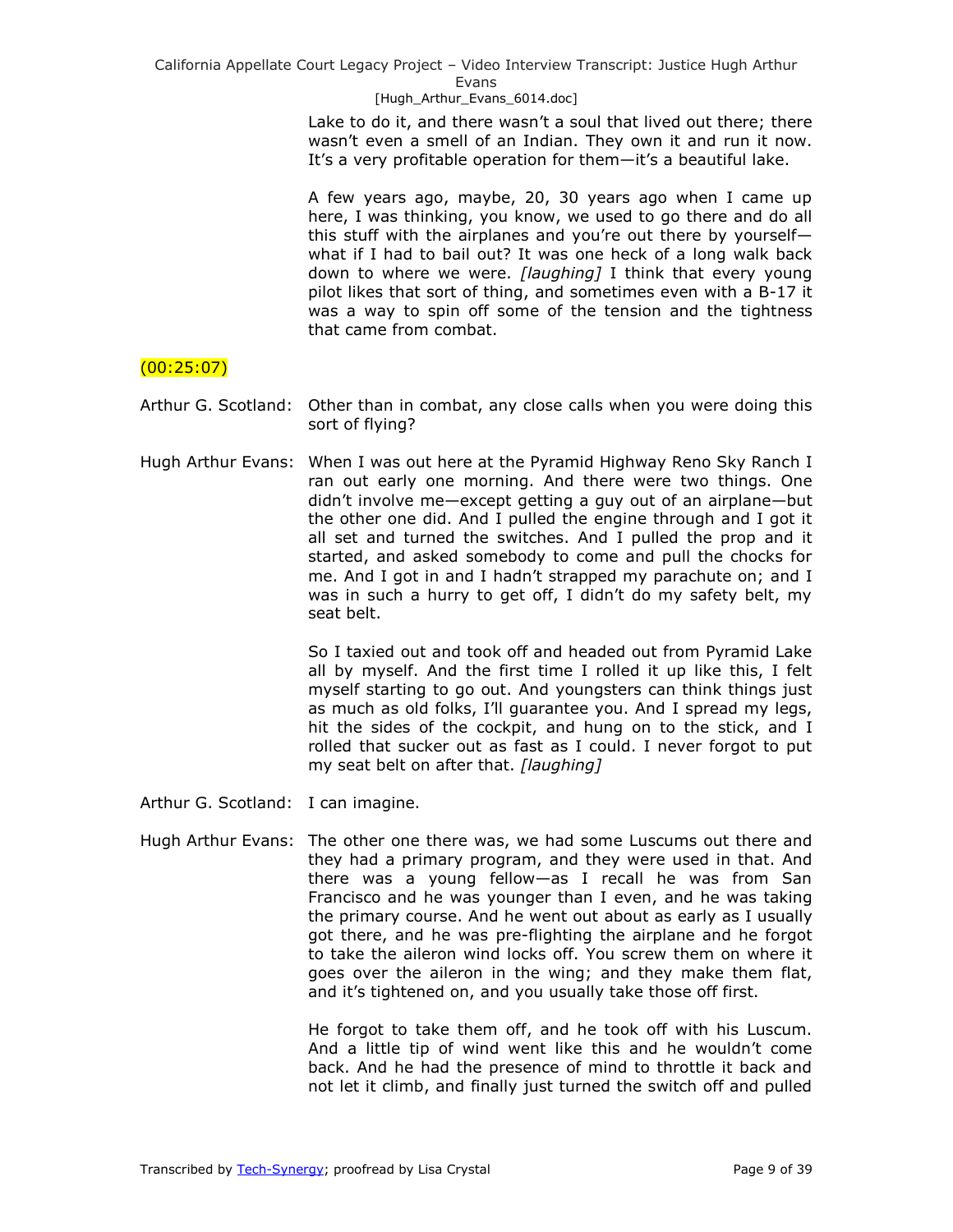#### [Hugh\_Arthur\_Evans\_6014.doc]

the throttle clear off and let the wing hit the sagebrush, and he cartwheeled.

We went driving over there, and the two of us, the owner of the flight school and I, were the only other people there that morning—it was really early. And we got him out and he was only bruised, scared stiff. And they took him back and put him in an airplane and took him up dual. And I don't recall what ever happened to him, but I don't think he stayed with flying. *[laughing]* 

- Arthur G. Scotland: Yeah! I can understand. Now, you actually flew some missions when you were in the service, correct?
- Hugh Arthur Evans: Oh, yes! When I finished and graduated and got my wings I'd been flying twin-engine aircraft as well as single-engine and went to Hobbs, New Mexico, for B-17 transition. And I was quite unhappy about that. Like every young guy, I wanted to be a fighter pilot, and I thought I was going to go to P-38s, but I wound up flying B-17s. And while I was in Hobbs I spent four months in ground school and four months in flying, so I knew as much about the airplane as you could possibly know if you weren't some kind of a mathematical genius.

And we had one of those. He figured out you could loop the airplane; mathematically it would take the stresses. And he did it. They almost caught him. When he finally pulled out of it he was so close to the ground that he ran his wheels. They were down, you can put those down to slow the thing down . . . ran it through the top of a bus. Got paint all over the tire. He swore up and down that he wasn't out there and hadn't done it, and they believed him. He was one of my math instructors from Salinas Junior College and he went through the CPT program with me. He was really a brain. The guy was just smart as he could be.

But I'd finished B-17s; and then I trained my crew down in Pilot, Texas, which is just a cross street out in the sand dunes. Railroad went through, and I think there was a post office there. We were there for 12 weeks. Then my crew and I went up to Nebraska, but that wasn't the name of the town; it was where the factory was. We picked up a new airplane and I test flew it with my copilot. Put the crew onboard and then we headed overseas, and I flew it from Nebraska; Bangor, Maine; to Gander, Newfoundland; and then to Nutts Corner island.

## $(00:30:04)$

*[laughing]* And they took the airplane away from me. "You can fly an old one." That's what happens when you  $\ldots$  you take these new ones over and the older pilots would get them. When I went over, I had to fly five missions as a copilot for a seasoned pilot so that you could see what it was all about and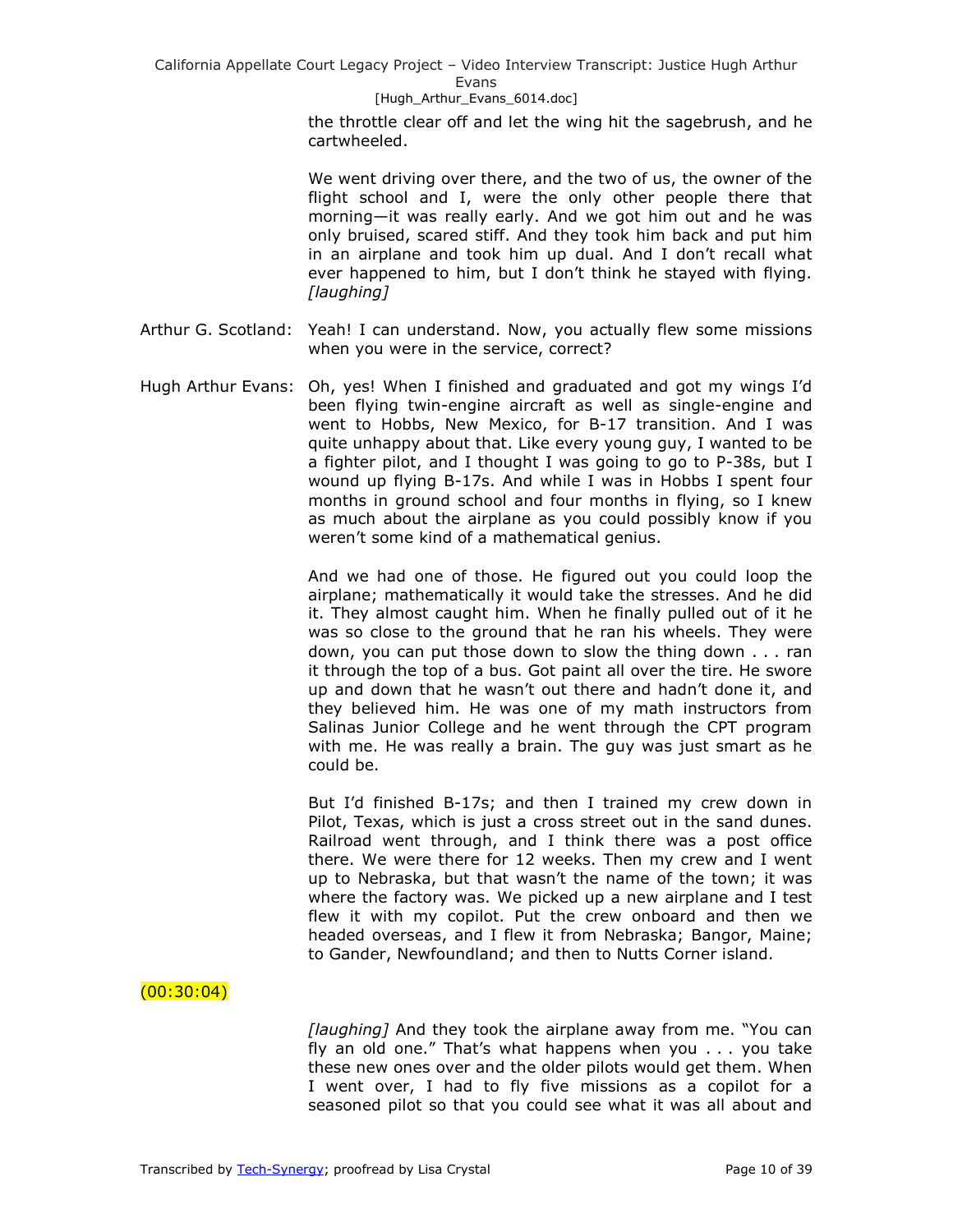#### [Hugh\_Arthur\_Evans\_6014.doc]

see how terrified you were going to be. The first time you see all that flak in the sky it's frightening as hell. And on my first mission the airplane on the right wing of the lead plane that we were flying on the left wing of had one of my classmates flying as the copilot, and I'd just looked over at him a minute ago or a minute before and looked away. I was watching where we were going, and I felt the airplane go up. They took a direct hit and the bomb bay just vaporized. So those kinds of things you had to get used to experiencing and seeing; and luckily, I didn't have any of those happen to me.

- Arthur G. Scotland: You actually got a special flying award, did you not?
- Hugh Arthur Evans: Yeah, I had a few, and I got the Distinguished Flying Cross in October. The citation says "Extraordinary Achievement," and that's really what it is. It takes a full set of brass ones, I'll tell you, sometimes. And we had been on a mission over near Mersberg, outside of Berlin, and they knocked off two engines on one side. Luckily, we didn't burn, and so I started dropping back as we got off the target, and let down and let them . . . finally flew that sucker all the way back across the channel and landed it at our base. I wasn't sure I was going to make it, but we made it. So I think the survival was the extraordinary achievement.
- Arthur G. Scotland: How did you deal with the fear?
- Hugh Arthur Evans: Oh, that's what your training is. Some people that were over there never did handle it. I had to fly a copilot; after my copilot, I certified him as a commander. There was one copilot nobody wanted to fly with, and the guy was just hysterical. And if you let him grab the radio, he'd press the button and he would never let go and you couldn't talk to anybody. And I didn't know how bad the poor man was; but I volunteered to fly him his last five lessons, his missions.

And then the first time out, he was doing that and I grabbed the microphone. I reached across him and grabbed it out of his hand and I pointed at one of my engine instruments that measured the oil pressure. I said, "Get down there and watch that thing." And I yelled at him, because you could yell across the cockpit. Grabbed his head and put it down and he stayed inside the cockpit the entire mission.

So I had to fly it. I didn't have a copilot that I could have relieve me and fly the airplane. Those little B-17s, you know, they drove like a truck without electric power steering. They were hard and you had to be young and strong to do it. But that was a marvelous airplane. So he stayed in the cockpit. He put his head down there and just didn't move it and I figured that was a good way to keep him for five missions. And so we did his five and he got to go home.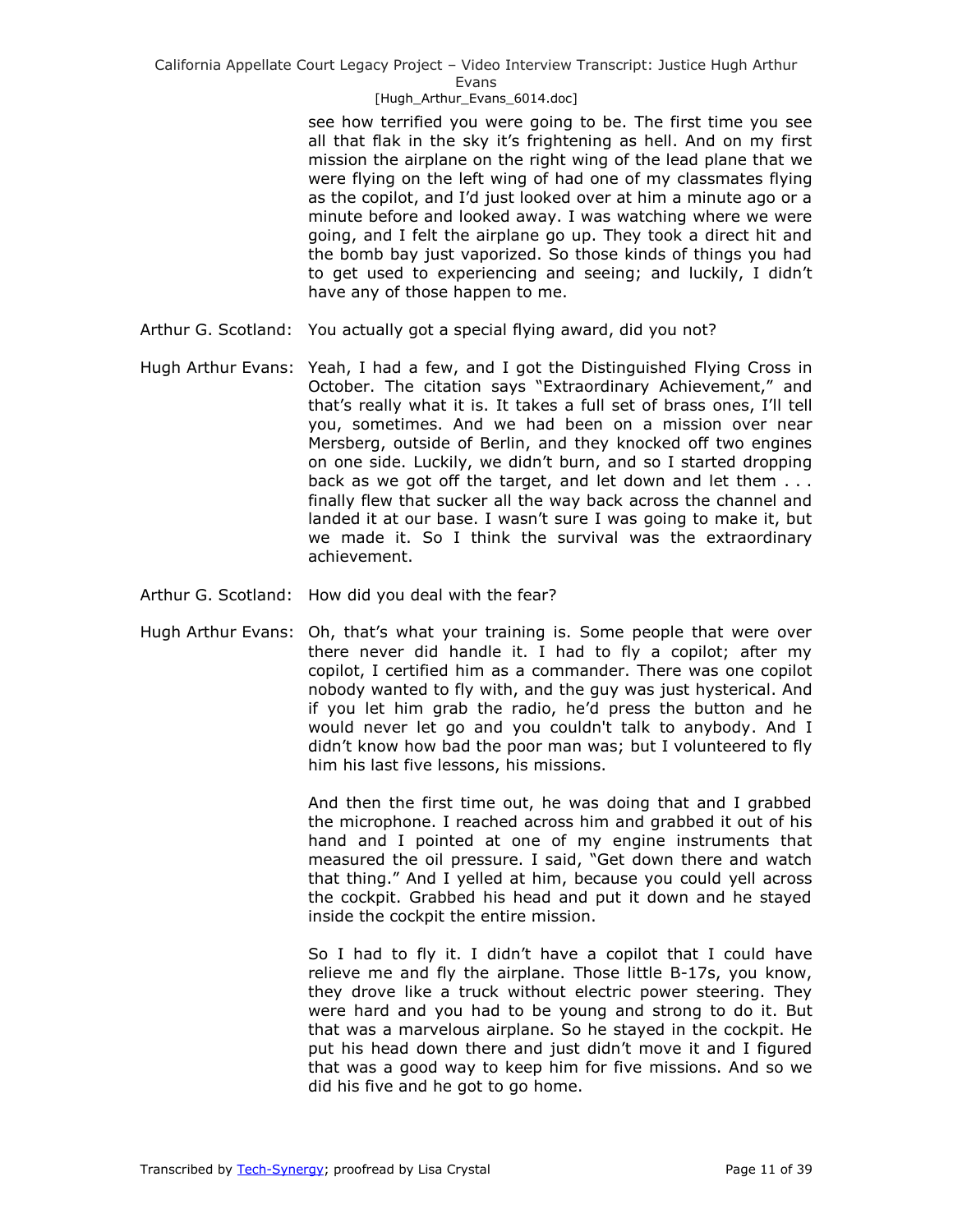#### [Hugh\_Arthur\_Evans\_6014.doc]

Arthur G. Scotland: How long were you flying in combat during the war?

- Hugh Arthur Evans: About from June until November, 35 missions. Some of the worst ones were the low-level stuff we did. We had to help the troops out in France; and there were three cities where they got bottled up and we'd go in at 10,000 feet. And the B-17's a very slow aircraft, so we'd indicate 150 miles an hour—go plodding along and bomb on a smoke marker. In the meantime, the Germans would just crank their 88 Apache and bang, bang, bang. That would raise a very high pucker factor. *[laughing]*
- Arthur G. Scotland: No kidding.
- High Arthur Evans: I'd come home with 100, 150 holes in the airplane, sometimes with an engine out. We only had to do that three times, and I was very thankful for that. *[laughing]*
- Arthur G. Scotland: Was there ever any sense of hesitation when you recall that—to fly on a mission?
- Hugh Arthur Evans: No. It was my turn to go, so we'd go.

## $(00:34:57)$

England was a strange place to be flying out of where we were because I've . . . Maybe a year ago I looked at my old forum five and all the missions, and of the 35 takeoffs I made, I think 22 of them were on instruments—zero, zero. There was no, just no, visibility. And we had lights along the room where you could see, so you just set all your navigation needs for the headings you wanted, unset them, and then took off down the runway; and your copilot would watch and make sure you didn't veer. And you watched your headings, and took off and climbed up through the stuff. Because it always broke in England in the afternoon and then would give you a ceiling of maybe 800 to 1,000 feet, and you could come in under it and get home. This is why in those days this was for young people—it wasn't for old people. And I realized that more and more as I got older.

- Arthur G. Scotland: I'll bet. So you finally left the Army in 1945; what was your rank?
- Hugh Arthur Evans: I was only first lieutenant. We had a West Pointer who was our commander, and he wasn't free with any of the promotions. But I had good duty. I flew as the deputy group leader, which a lot of my classmates and friends didn't get to do. And once I had to take over as the group leader, but it didn't bother me; I wasn't going to make a career out of that. I thought I might at one time. I was glad to get out. And when I came back and went to Hartnell College I joined the Air Force Reserve down there—the Air Corps Reserve—and Hamilton Field would supply us with AT-6's. We'd fly up in an old AT-11 and bring the 6's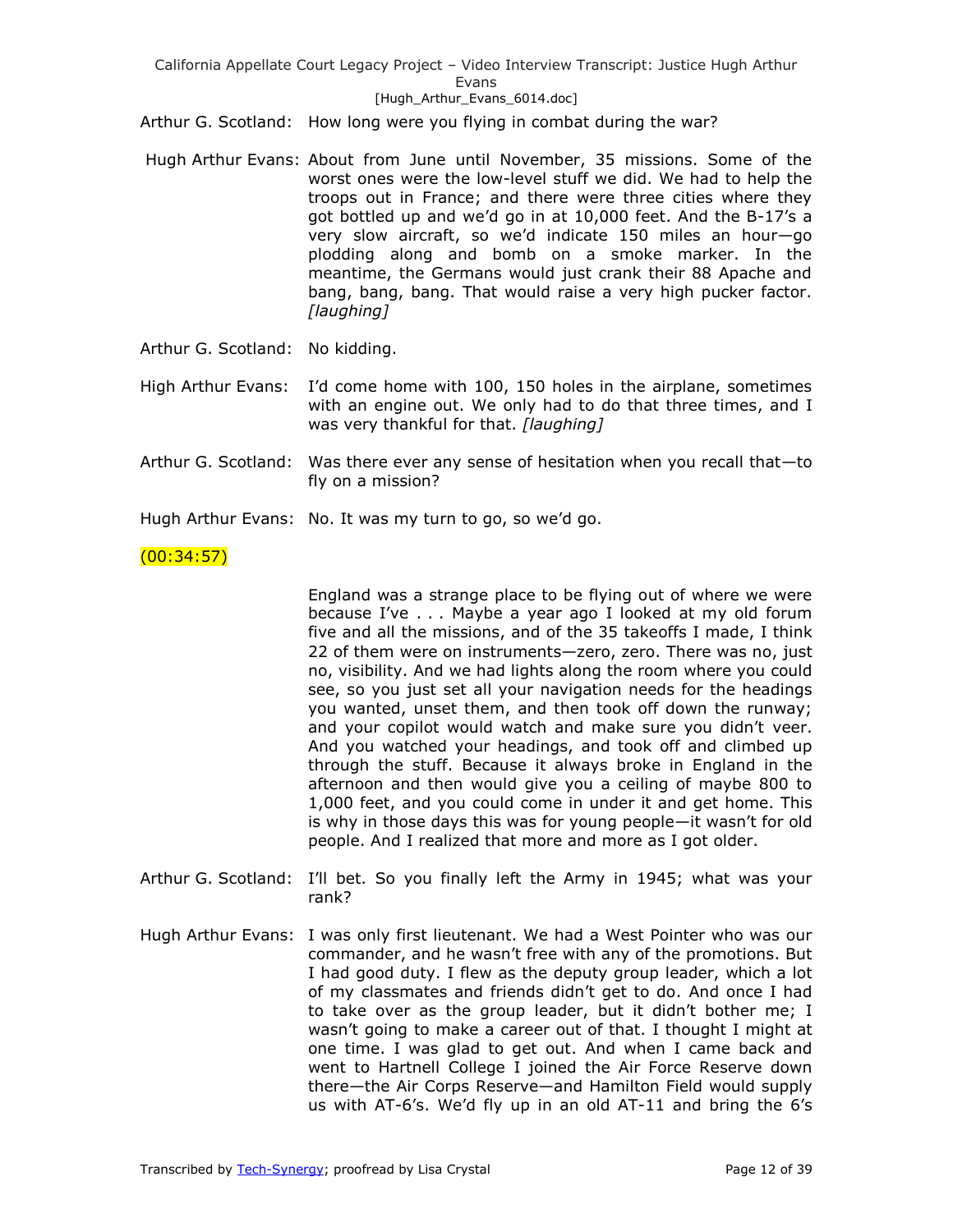[Hugh\_Arthur\_Evans\_6014.doc]

back down, and then we'd fly all weekend and just play games with it. We got to fly for nothing. That was the kind of flying I had learned to like.

- Arthur G. Scotland: So you came back to the Carmel area and went back to Hartnell College and Salinas?
- Hugh Arthur Evans: No, that came a little later. When I first came back, I got part of my education at Salinas. And the aeronautical engineering was engineering—all the math classes. I had a ton of math and I didn't really know how to apply it as a field engineer. But one of our family friends was a civil engineer and I got a job with him, and he taught me how to do it. He said your math was all you needed. So I went to work with him and worked until—well, this was about October and I worked until January—and I took off on a cross-country trip, just driving. I was back visiting my copilot and my sister was getting married—and my mother called me, said, "You'd better come home."
- Arthur G. Scotland: What type of work were you doing in the civil engineering field?
- Hugh Arthur Evans: Field engineering, surveying. Started off by doing two subdivisions—one in Carmel Valley and one over on Monterey Hill. He was the engineer and I was the instrument man and we hired a brush man. We did it all. But it was interesting. I wasn't going to do that for long, I knew that. I also didn't want to fly for the airlines; that was going from point A to point B and back to point A again. It didn't appeal to me.
- Arthur G. Scotland: A major thing happened in your life in 1946. And what was that?
- Hugh Arthur Evans: Well, the lady that I had married came back from the Navy. I had known her; we had sung together when we were in high school. She was a year older than I was and I started taking her out, didn't realize that. You know, our ages had neutralized by that time. When I was in high school, I didn't dare ask her to go out; I'd take her sister out. But Joyce and I decided we'd get married. I asked her if she'd marry me and she didn't hesitate; and I thought, boy, you're sure taking a chance. But we got married in June '46, and shortly after that, in mid-July, we went up to Lovelock, Nevada. Being a young groom, I didn't have the good sense to ask my wife if she wanted to do that.
- Arthur G. Scotland: Ooh.
- Hugh Arthur Evans: And I think she held it against me for a little while. She's still a darn good wife.
- Arthur G. Scotland: That's a big change, from the Carmel area to Lovelock, Nevada. What took you to Lovelock?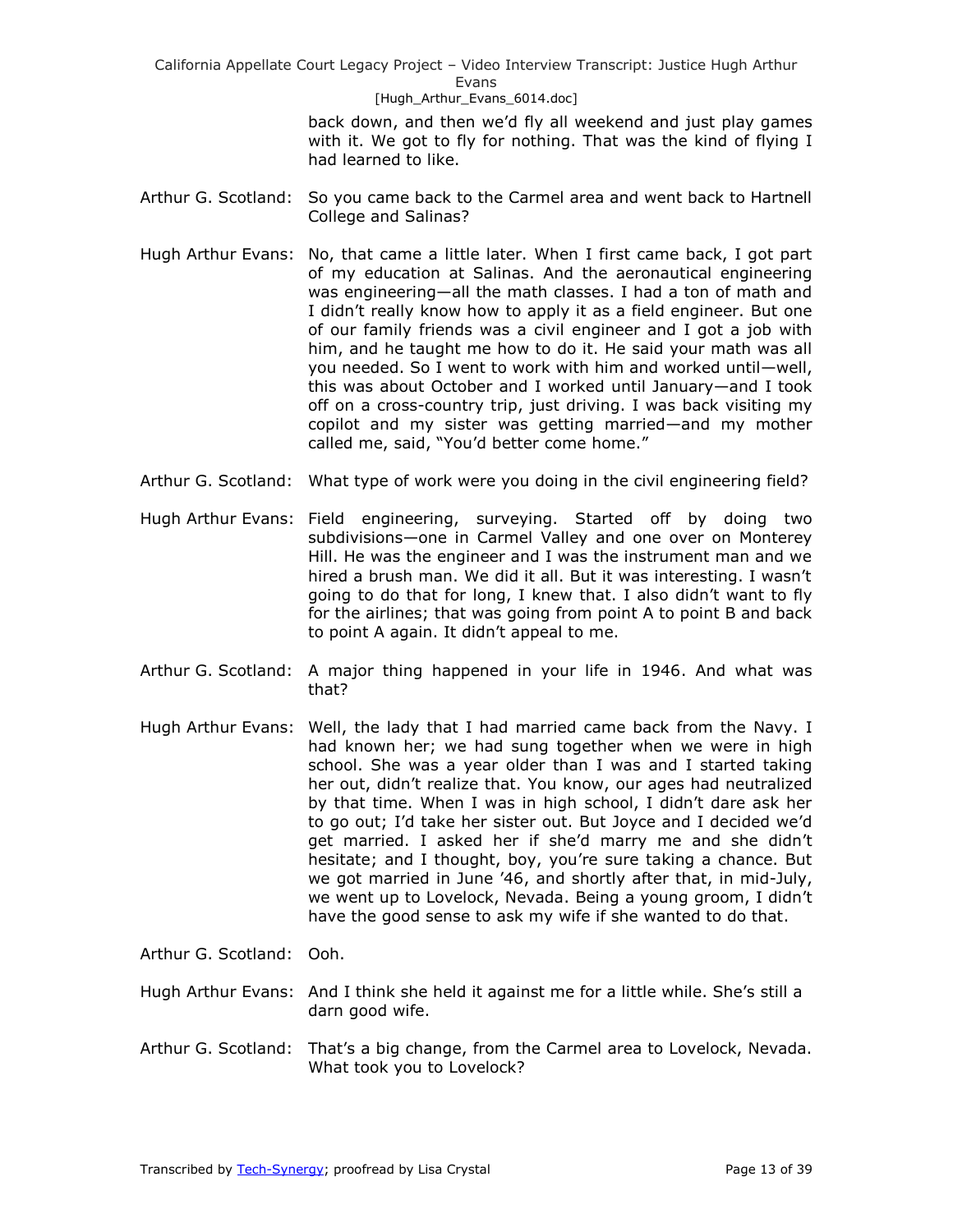Hugh Arthur Evans: I went out there . . . a friend of mine was one of the foremen who bought 15,000 acres that were virgin land. It's now called the Nevada Nile. It started off as the Nevada Nile; it was going to be a communal farm.

 $(00:40:01)$ 

It was 15,000 acres, and people would raise crops and they'd live in a little center. And it was all planned by Eleanor Roosevelt. And it probably would have gone, taken a long time, and it wouldn't have been successful—you know, history tells us that. But unfortunately for her, Harry Truman was running a Senate investigating committee for communist farers and so forth. It was a big scare. He discovered this thing and I guess when he told Franklin about it they just decided to dump it real fast. They closed the office in San Francisco and they put the 15,000 acres on the market. And this friend of mine from Carmel—he was sort of a surrogate father to him—he was also a flyer, but he'd been a primary instructor, so he didn't have a lot of experience. But he and these other three fellows put in a bid for it and bought it for \$50 an acre. Had water rights. So it all had to be brushed and cleaned and then leveled and ditched and then drain-ditched. So I did all the field work on it; I had a crew and we had a good contractor out of Las Vegas, Andy Drum. And god, he had 30, 40 pieces of equipment out there for the three years that I was out there.

- Arthur G. Scotland: That's tough work, isn't it?
- Hugh Arthur Evans: Yeah, it's real tough work. One of my friends, I sent a picture of my son Mathew and me and Joyce and my mother down to her. She knew me when I was young and she called and she said, "I didn't realize you were so skinny then." I'd worked it all off; there was nothing left. *[laughing]* But it was fun.

Then toward the end of it they asked me to come in and run the ranch, because the fellow that was running it just took off one day. He was married to my friend's daughter and this wasn't for him. So he just told her goodbye and he left and they had a little girl. I don't know what ever happened to him; his name was McCollum. So I went out and started running the crews. We were irrigating and farming and the deal was that once we got all the engineering finished, I was supposed to get my choice of a half a section of land and that would be my bonus for completing the project; and it just didn't work out.

- Arthur G. Scotland: Well, but something else didn't work out, didn't it, that kind of led you in a new direction in your career. What was that?
- Hugh Arthur Evans: It was probably a good thing that the other one didn't work out, because I tried to buy a small ranch up there, but it didn't have water rights that were developed and protected. And so Christmastime was coming up in '47 and we had an attorney that represented the four partners in the ranch and did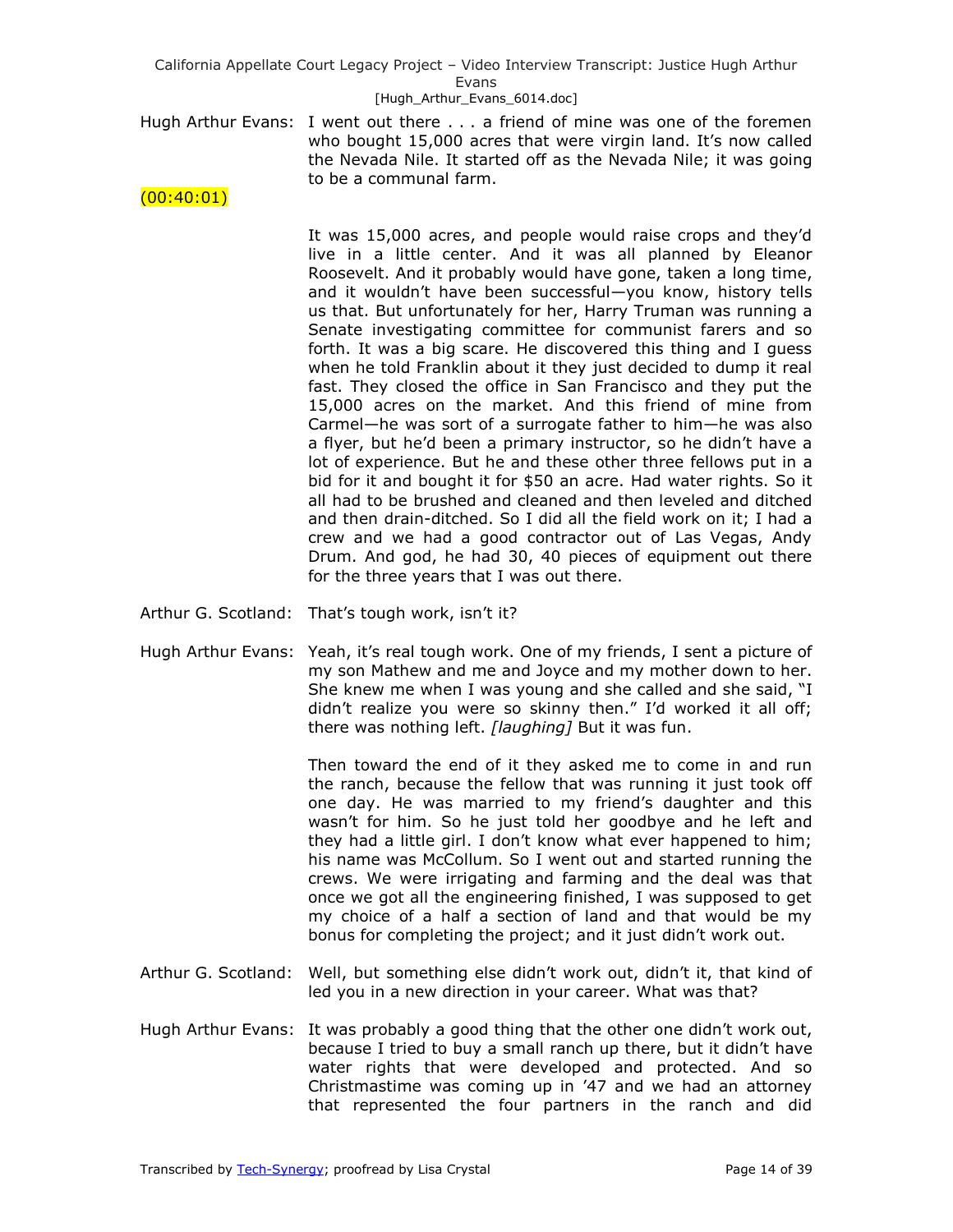[Hugh\_Arthur\_Evans\_6014.doc]

everything that had to be done. He was from here in Reno and his name was Bill Sanford, and a real nice guy. He went to Hastings, by the way; I say that since that's where I went.

But he and I were standing by the fireplace in our ranch house; we were drinking hot buttered rums and it was cold outside and we'd been pheasant hunting. Virtually the next thing I knew I was in San Francisco talking to Dean David Snodgrass about going to law school. Bill had convinced me that I should do that. And I don't remember him asking me to go to San Francisco, but I remember being there. *[laughing]* We weren't that sloshed, but we were pretty bad. And Joyce thought that was a pretty good idea too.

- Arthur G. Scotland: I guess getting out of Lovelock . . . there was probably not a whole lot to do in Lovelock at the time?
- Hugh Arthur Evans: No, we had a theater. She taught school before Mathew was born, and she loved that. The Indian children out there were about as eager pupils as you'll ever find. She said they'd come to class, they would be so prepared and so clean it was just a pleasure to have them. But luckily we had an airplane handy and we could fly in and out to Reno and sometimes we'd just take a joyride and fly up to Lake Tahoe and spend a weekend. That was before Tahoe developed.
- Arthur G. Scotland: You have two sons, right?
- Hugh Arthur Evans: Two sons.
- Arthur G. Scotland: Were they both born in Lovelock?
- Hugh Arthur Evans: No. Mathew, the oldest, was born in Lovelock, and Jeffrey was born in Guerneville.
- Arthur G. Scotland: So you find yourself at Hastings. And I have to think back your dad had actually taken some legal courses and you had some relatives, but up until this point had you even thought about the law?

## (00:44:55)

Hugh Arthur Evans: Oh, I'd thought about it. Every time I saw Uncle Zed, who lived in Pasadena, he'd talk to me about going to law school and what a wonderful education it would be and you could use it in so many ways. And then my Uncle Joseph in Ogden was the same way. I didn't see him as often, but those two were fine lawyers. That Uncle Zed was like my father. He died rather young; he was in his early 50s. But I'd been told about it. My curiosity was aroused, anyway, and when Bill Sanford said something to me about being a lawyer, I thought, well, it doesn't sound too bad about now.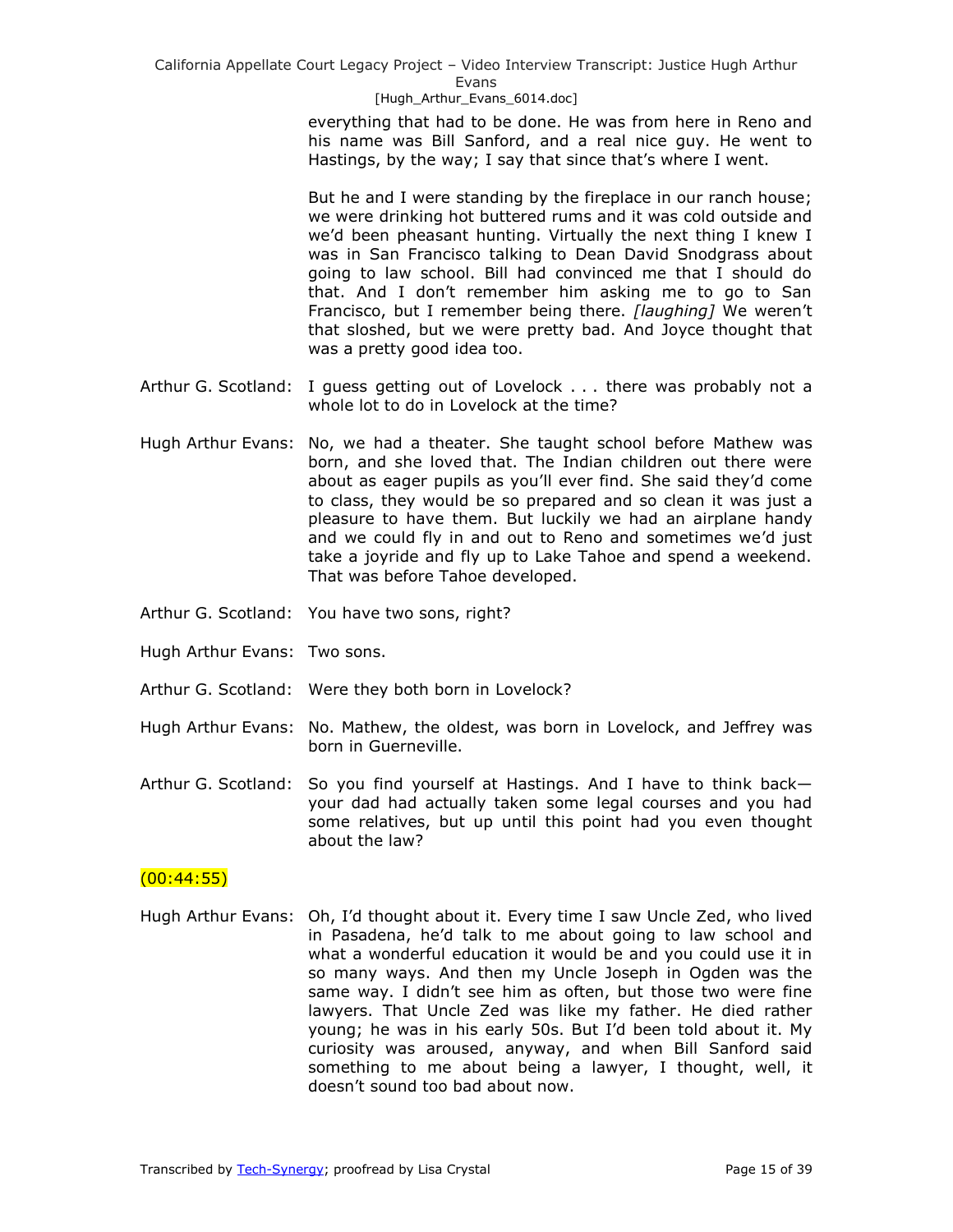Arthur G. Scotland: Fatten you up a little bit, huh? *[laughing]*

Hugh Arthur Evans: Just a little. *[laughing]*

Arthur G. Scotland: What are your memories of Hastings?

Hugh Arthur Evans: They're good. My first memory was that I . . . when I left Snodgrass's office, Dean Snodgrass. He told me to go back to school for a year, and he said, "You'll have enough credits there that you won't have anything in a major, but you'll have enough for a degree, and that's enough." So I did, and then I went back and enrolled.

> When I enrolled he knew that I was there and he greeted me. Greeted the entire class, but he greeted me separately one day. And he did the usual speech in those days: You look to your right and look to your left and the one before you and the one behind you, and they won't be here necessarily at the end of four years; but most of them won't be here after the first year. And I also had him for my first-year Contracts. He was a great one for quizzing you on what the cases were, and you'd better prepare yourself for classes. And I sat in holy terror of being called on by Dean Dave Snodgrass in Contracts. The entire year he never once called on me, but I went in there, I was prepared every day for that class. *[laughing]* I think he knew what he was doing.

- Arthur G. Scotland: That's great. Any other memories of Hastings?
- Hugh Arthur Evans: Oh, yeah. We had, as you know, in the '40s and the '50s they had all these old-timers that had retired from different law schools: *[inaudible]* Northwestern, Harvard. They even had them come across from Boalt Hall, and they were good. They were really good, but they didn't want to spend a lot of time repeating themselves.

And that was one thing I'd learned when Gordon Schaber asked me to go out and teach a couple of classes at McGeorge. I just couldn't figure these adults sitting there and listening the entire class and then asking the same questions I'd been telling them the answers to before. Because Professor Fraser, who taught real property, very soft-spoken—and you'd better not ask him a question about what he'd just been telling you, unless it was an offshoot of what the question was.

I think that Hastings was a real fine school. We didn't graduate many, and we didn't have many that passed the bar the first time. I think we graduated 114 out of a first-year class of 800.

Arthur G. Scotland: Wow!

Hugh Arthur Evans: And of the 114 that took the bar, I think 55 of us passed. Gordon Schaber was a classmate and a good one. He knew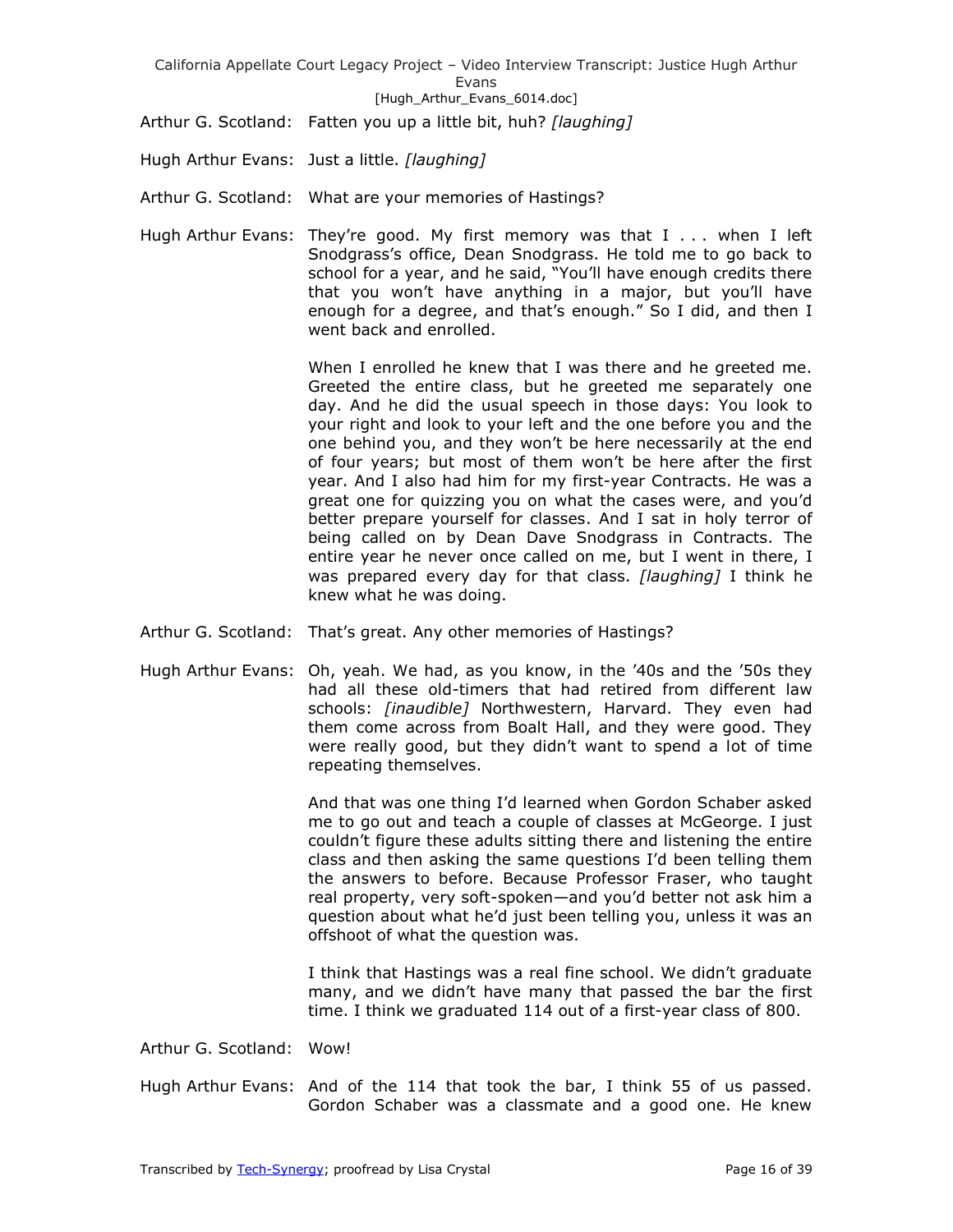> Joyce and knew the boys. We'd gotten together a few times and so it was . . . he was fun. He was a really smart guy.

- Arthur G. Scotland: You're referring to—
- Hugh Arthur Evans: The dean of McGeorge.
- Arthur G. Scotland: Who was a superior court judge in Sacramento?
- Hugh Arthur Evans: Became a superior court judge. I think he did that for what, two or three years?
- Arthur G. Scotland: So you graduated from Hastings with the idea of going into the law. And what happened? Did you get a job right away?
- Hugh Arthur Evans: I had a job availability given to me from my cousin's husband, who knew the district attorney in Oakland. I went over and interviewed and found they were going to pay me \$225 a month. Though I walked back out; I couldn't support my wife, even living in a housing project, and two kids on that. So I kept working as an engineer. I had a job with E. P. Wilsie and Company in Burlingame and I worked as a party chief then, and I was getting something—I don't know, \$420, \$440 a month. It was an hourly job. But one day when I wasn't working I had a phone call from Lloyd Allan Phillips in Sacramento. Lloyd became a superior court judge and a darned good one too.

## $(00:50:04)$

He and I had been good friends in school and he asked me if I wanted to be an elbow clerk. And I said, "What's that?" I didn't have any idea what an elbow clerk was. So he told me and said that Paul Peek wanted a clerk. So I said, "All right, I'll take the train or a bus and come up." He said, "Come on out and stay with us." So I stayed out at Allan's house; they lived out on 40<sup>th</sup>. And I went in and saw Paul Peek.

- Arthur G. Scotland: This was at the Court of Appeal?
- Hugh Arthur Evans: The Court of Appeal, Third Appellate District, in Sacramento. And Paul was a very congenial guy, good-humored. I always thought he was smart as a whip. And a lot of other people disagree with me, but by golly, he could convey his thoughts with less words than any man I have every encountered when it comes to writing an opinion and make it meaningful. I was a real champion of Paul Peek. I just thought he was great.
- Arthur G. Scotland: Who were the other judges on the court at that time?
- Hugh Arthur Evans: B. F. Van Dyke, who was the presiding justice, and his office was in the middle of the three offices on the first floor. And Andrew Schottky was in the most southern office. I think that's where you are now.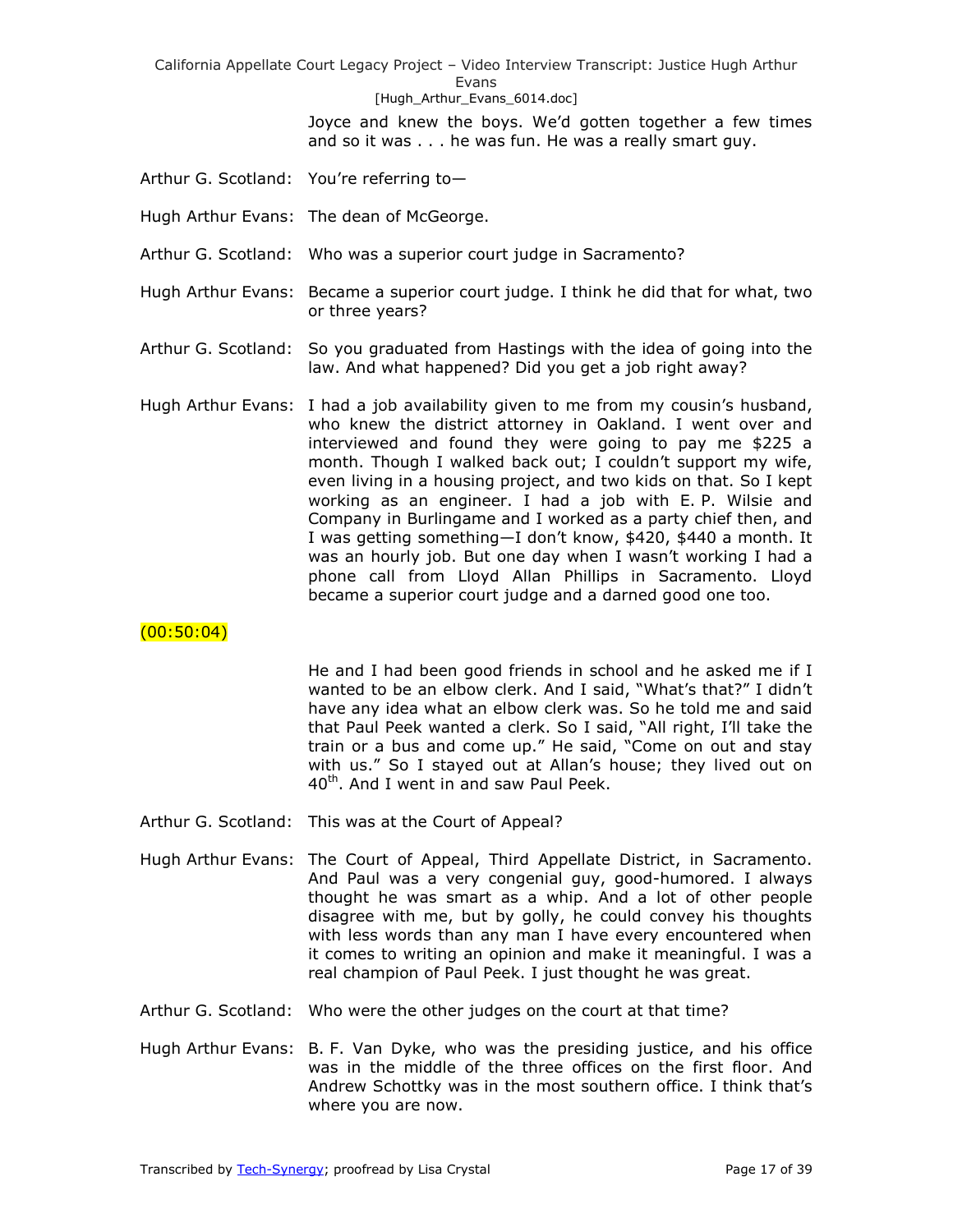Arthur G. Scotland: That's the presiding justice's chambers now.

- Hugh Arthur Evans: Peek was in the one that was next to what is now the . . . I guess it still is the clerk's office. And that was it. There were no offices for the law clerks.
- Arthur G. Scotland: How many law clerks were there?
- Hugh Arthur Evans: Three.
- Arthur G. Scotland: This was in 1953? So the court was made up of the three justices, three law clerks, and then—
- Hugh Arthur Evans: The clerk's office. And Lud Endres was the clerk at that time. And I think he had a flunky that fiddled with the machine; I can't even remember what his name was. . . his name was Young, didn't get much money. And then Lud had an assistant clerk. And the only thing I can remember about Lud Endres is that he played golf and he wanted to gamble with me if I'd go out and play.
- Arthur G. Scotland: So that must have been a really fascinating time.
- Hugh Arthur Evans: It really was. The law clerks had our positions in the library, and that library is . . . I think it's still there. We had tables between the stacks and each table had a telephone. I was there, Floyd Gibbert was there, and Jim Thompson. Jim Thompson worked for Schottky; and Gibbert was sort of like central staff, but it wasn't called that, and he was just available to do whatever was needed to be done. And Van Dyke hired a lady. I can't remember her last name, Margaret something; she became a municipal court judge in Sacramento. And I don't know why Van Dyke did that, but he did. I guess she did good memos, but he didn't spend a heck of lot of time with her. And when he broke his leg, he didn't want her coming out to the hospital bringing him work. So he'd call Paul Peek and ask him if he could borrow me.

Now, I'd go out to Sutter and take him all the work that he wanted. We wouldn't talk about work; we'd sit and talk about his law practice. He was a garrulous man, very interesting man. He went way back in Sacramento. He'd represented Max Baer and Ancil Hoffman in those days. And those were interesting days. He told some pretty hairy stories about him, the mob and some of Max's habits that—oh, I think you could probably use them in a rated movie.

- Arthur G. Scotland: So what was it like? Did the justices get along pretty well? It was such a small operation.
- Hugh Arthur Evans: It was. Paul Peek spent most of his time, when he was at Sacramento, would be over in the Legislature. He had been the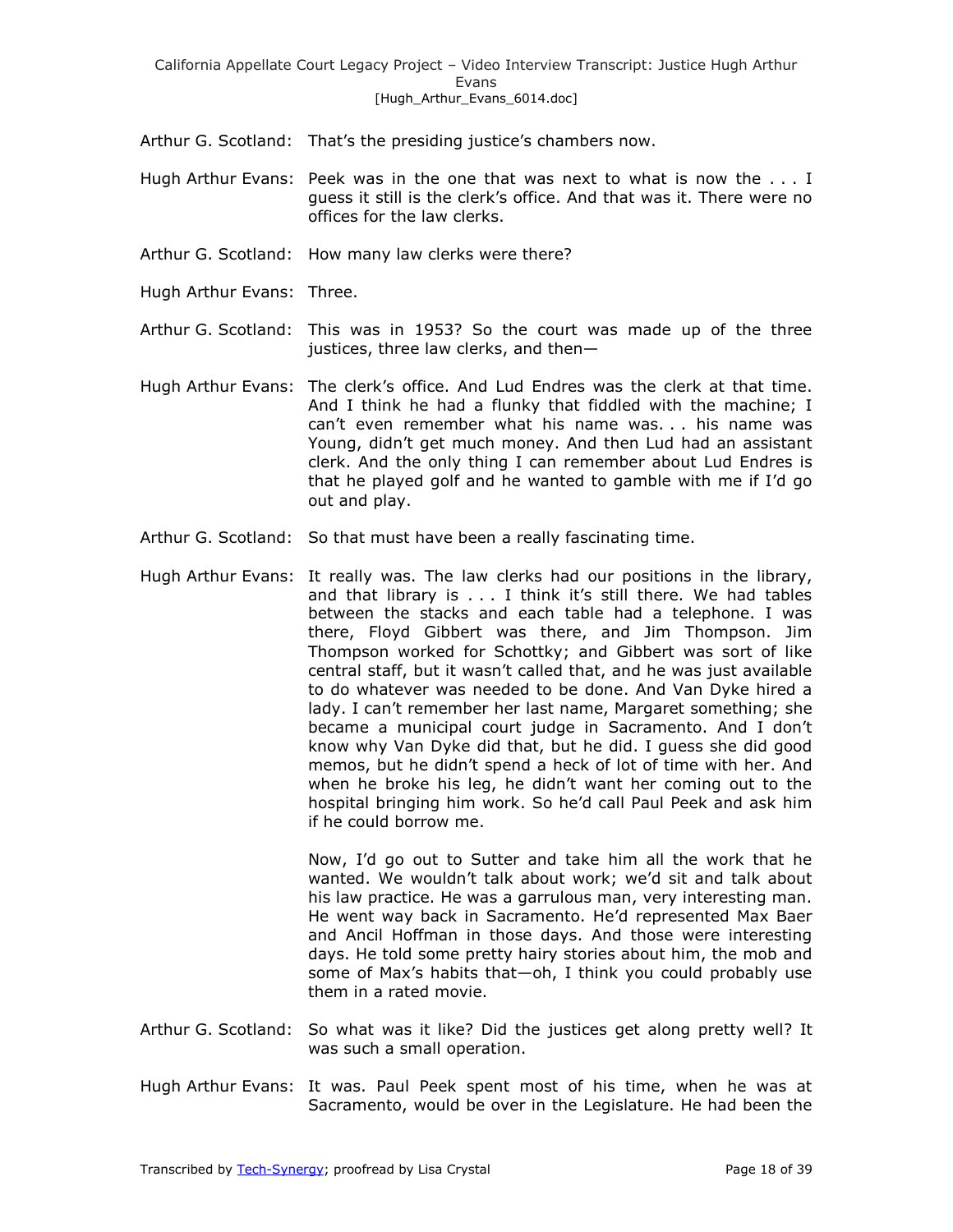> Secretary of State for a very short period of time, following which I think he came to the Court of Appeal. Before that he had been in the Assembly. I think that was the order.

 $(00:54:53)$ 

He told me one very interesting story: one time when they were having an impasse on the budget and they locked the doors to lock all the legislators in. He was the Speaker of the Assembly. He picked up the phone, he called the fire department, said, "Please send a fire truck with a ladder over to the state capitol," and he told them where to go. And they showed up; they put the ladder up, they opened the window, and them that wanted to went. They were a pretty wild bunch in those days.

But Paul was a good legislator, and he made all the gains for the salaries that the justices and the courts achieved until Jerry Brown cut them back. That was a big cut. He got that issue on the ballot and they had it worded in such a way that if you voted against the ballot or for the ballot, friends of mine at the Del Paso Country Club, doctors and dentists, thought they were doing me a favor in voting for it. I just told them, I said, "You cost me \$20,000 a year." So we did sue Jerry Brown and the state for that. My name with E was the first last name, so I was the lead attorney. But we had the Los Angeles lawyer, I guess he's still around, represent us and he won. But they changed the salary; as soon as my term was up I had to go back to whatever the salary for a Court of Appeal justice was.

- Arthur G. Scotland: So did you find that your experience as a law clerk was a great experience as far as learning the law?
- Hugh Arthur Evans: I think it was. It told me what the one of the processes of law was all about. It didn't particularly open any doors, and I didn't use it that way. I told Paul Peek that I would only be there a year or two at the very most, and I was going to go on because I wanted to be a lawyer. I didn't want to be in there in a sanctified place where you didn't see anybody or talk to anybody but other lawyers and the judges. I stayed a little more than a year and then I got into the district attorney's office.
- Arthur G. Scotland: How did that come about?
- Hugh Arthur Evans: I forget. I think that Paul Peek told me that Frank O'Shea was going to have an opening and it was in the civil division. I said, "Well, I don't care about that; if I can get into the DA's office, I can get in court, and that's what I want." So I went over and interviewed with Frank O'Shea and I think Peek called him. I was never certain of that, but I think he did and that sort of greased the skid a little bit. But I got the job and I tried some criminal cases, but I mostly tried civil cases.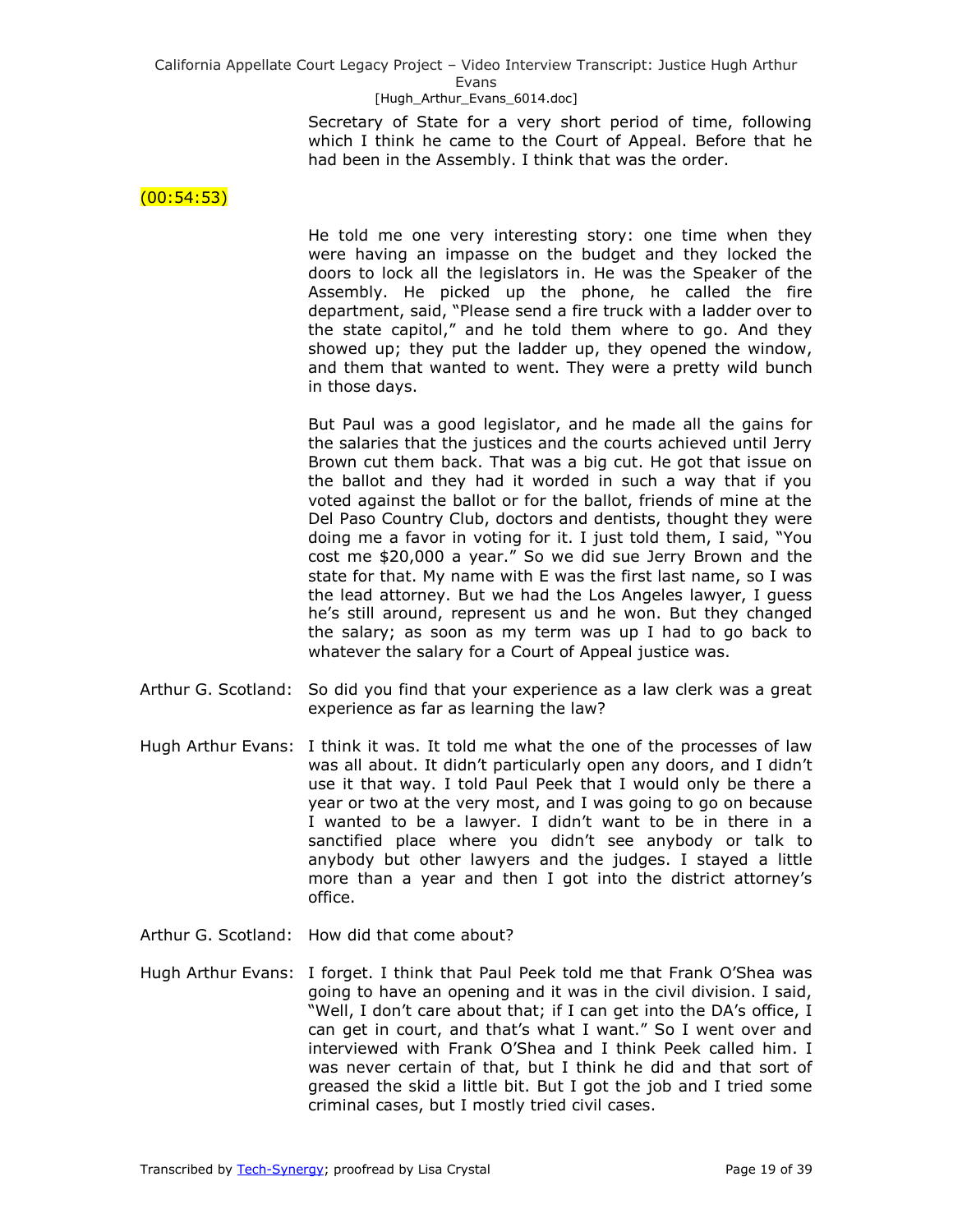We didn't have a county counsel in those days, and John Heinrich was the head of the civil division and he knew that I really wanted to be in the court. So I tried all the . . . remember the old commitments where people would be found mentally ill and you could commit them to an institution like Stockton and they had a right to demand a jury trial? And I had to handle all those jury trials, which was an interesting experience; did that for quite a while.

And never forget one lady. She didn't want to be where she was and she was unhappy as heck with her two daughters. And after the jury had come back and said she should stay in the mental institution, the daughters rushed up to grab their mother and embraced her. This one daughter reached out and smacked her mother right in the chin. She was really goofy. The system wasn't a good system, but that was the system at that time.

- Arthur G. Scotland: It was a very small office, wasn't it, the DA's office back then?
- Hugh Arthur Evans: Oh, yeah. I think there were about four or five deputies. Edwin Sheehy was the chief criminal deputy for Frank O'Shea, and Joe DeCristoforo, Jay Allen Jones, and Doug McDougal or McDonald.
- Arthur G. Scotland: Your memory amazes me, that you remember all these people.
- Hugh Arthur Evans: It's hard dredging them up sometimes. But Jay Allen Jones and one of the other deputies who later went into the public defender's office were in the DA's office, and those two got together and formed a partnership.
- Arthur G. Scotland: Kenny Wells was there, I think?
- Hugh Arthur Evans: Kenny Wells came in, yes. Ken was a damn good one.
- Arthur G. Scotland: Then he became public defender?
- Hugh Arthur Evans: Right.
- Arthur G. Scotland: There were some characters on the local bench at that time.

*[01:00:00 Break in conversation]*

- Hugh Arthur Evans: I really loved that, and I thought it was a pretty good deal too, until he landed wheels up down in Mexico. *[laughing]* His mother was in the airplane. She thought that was a great landing. Anyway, we're talking about the judges.
- Arthur G. Scotland: So Hugh, there were some real characters on the bench in those days, weren't there?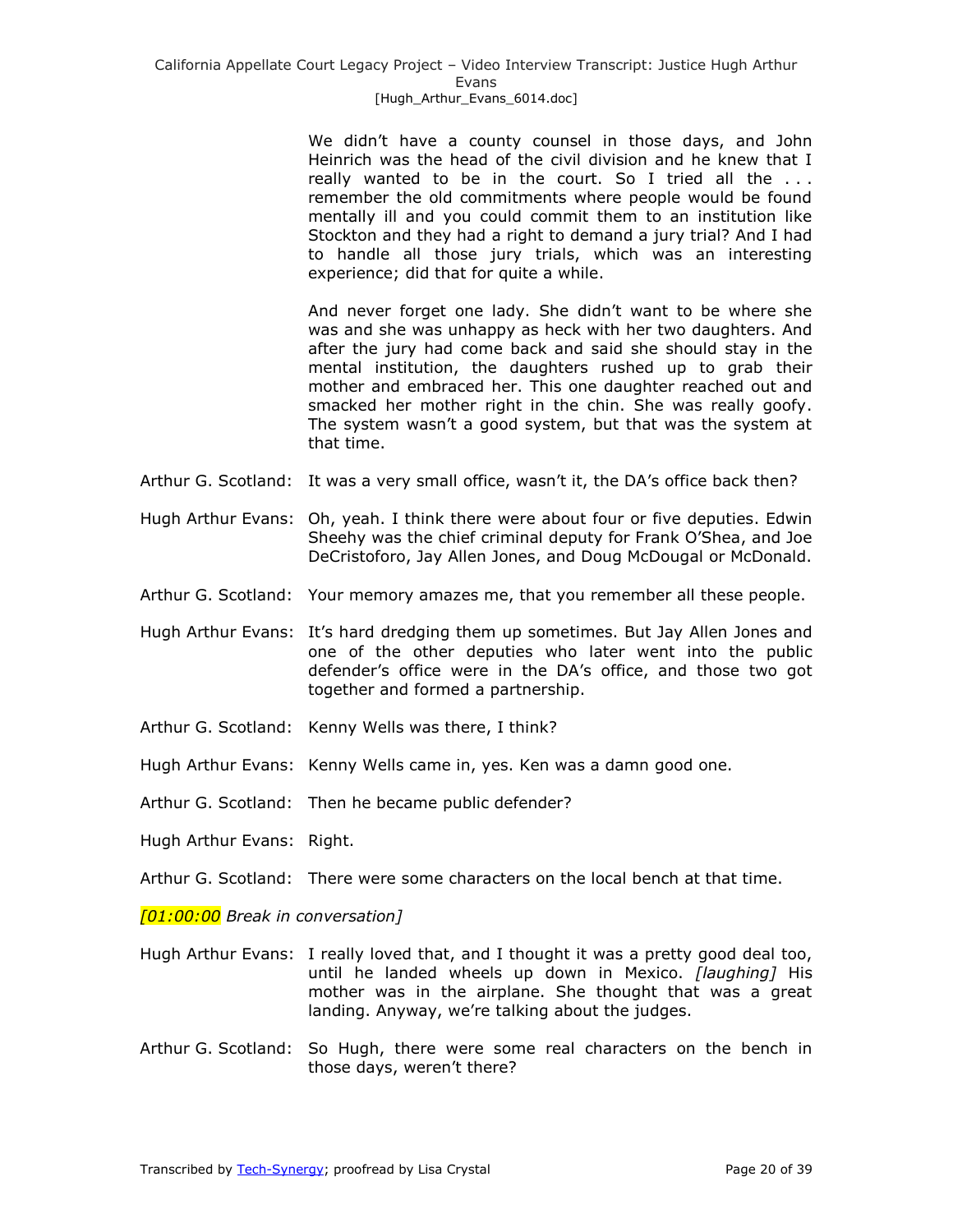### [Hugh\_Arthur\_Evans\_6014.doc]

- Hugh Arthur Evans: There really was. In fact, there were some that made you wonder why they were there. But I remember very distinctly about Jay Henry—very calm, probably the best probate judge you ever found. But he would do anything that he could to avoid having to have a jury trial. He just didn't want them. I had one with him and it was fun. I think one of the bigger characters was the criminal court judge.
- Arthur G. Scotland: Al Munsch?
- Hugh Arthur Evans: Coughlin.
- Arthur G. Scotland: Oh, Coughlin! Yeah.
- Hugh Arthur Evans: You couldn't understand him. Now, if you were in the back of the courtroom and you had something coming up, unless somebody tipped you off, you didn't know that he'd called the case. *[laughing]* He was Irish through and through. He was a character, and there are some very interesting stories about some of them that probably we shouldn't talk about.
- Arthur G. Scotland: Well, one of the stories that you always hear in those days are that during the lunch hour the judges and some of the attorneys would retire to some of the local watering holes and come back sloshed after lunch.
- Hugh Arthur Evans: Oh, yeah. Oh, boy. When Desmond was judge, his court clerk ran the court in the afternoon, totally. He became my  $\dots$ George Paras's clerk kind of became my clerk. Desmond would sit up there and his head would go down, he'd snap it up and he'd just be absolutely wired. He didn't even know where he was and he'd go over to . . . if he managed to get to the Sutter Club and start drinking there, they wouldn't send him back to court. They'd send him upstairs to a room and put him to bed. He wasn't the only one that drank though; there were others.
- Arthur G. Scotland: That actually was part of the culture at the time, wasn't it?
- Hugh Arthur Evans: It was, it was. There was an attorney in town, I didn't know him well. His name was, I think, Ted Smith. And when I was in the Forum Building with Art, we'd frequently go downstairs and you'd go through the bar of the Modern, and in back was a nice little restaurant; they had good food. But you'd go by the bar and Ted would be sitting right at the end of the bar. He'd have a glass of either gin or vodka in his hand. And "Hey Ted, how are you doing?" "Fine." "You ever give up drinking?" "I haven't had a drop." He just . . . he finally drank himself to death.
- Arthur G. Scotland: So, you were in the DA's office for about two years?

Hugh Arthur Evans: About two years.

Arthur G. Scotland: You decided to leave; what brought that about?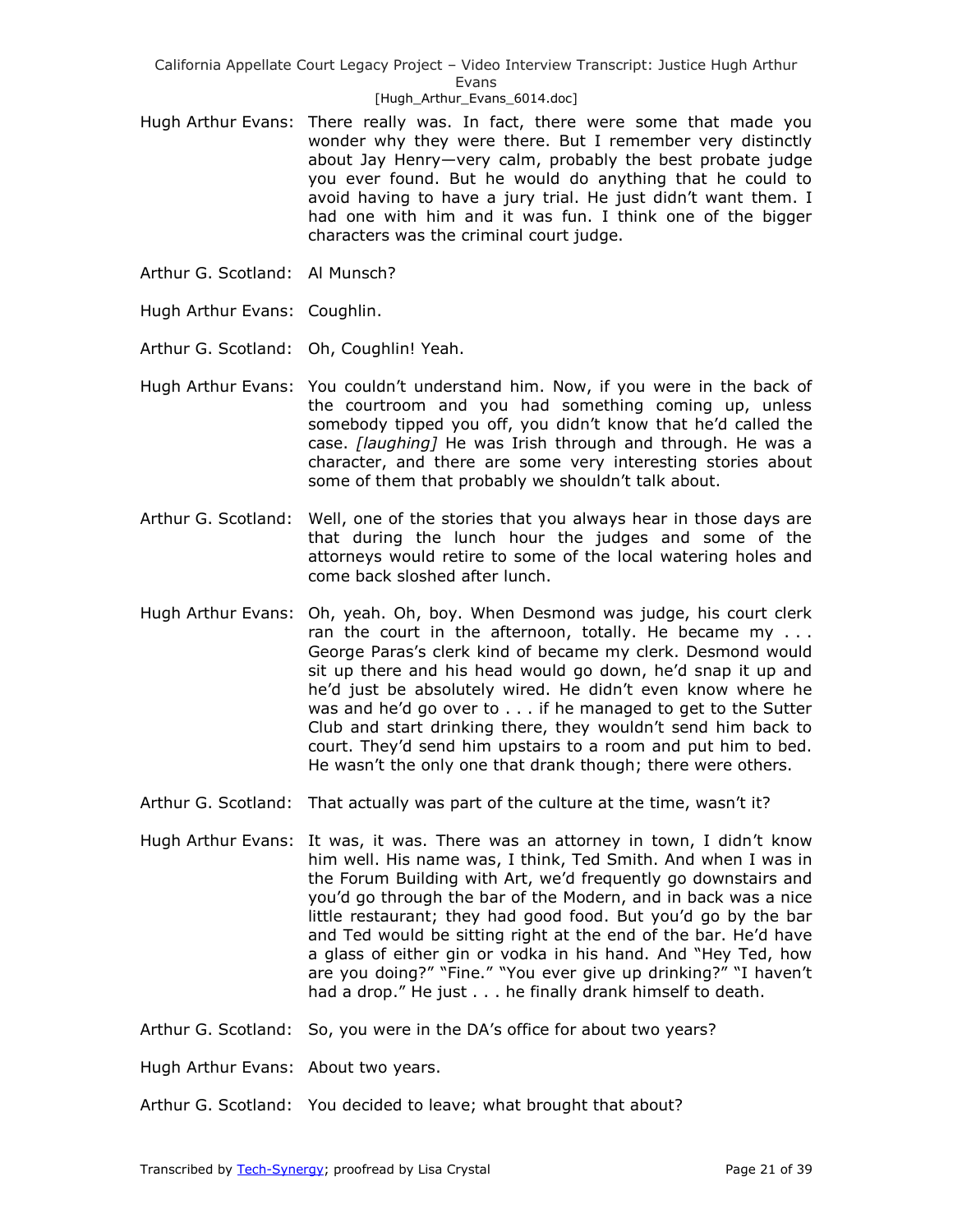Hugh Arthur Evans: Oh, I didn't want to be there forever. I wanted to get out in the practice of law; and I was one of those strange critters, I guess, that wanted to do that. I started asking around, just listening to see if there was something going on. And I don't know why; I think I saw Tom McBride at lunch one day and asked him, and he said, "Yeah, I want . . . kind of have to meet somebody. I'm in the Assembly now."

> So we made a deal and I went to work for Tom. I worked there for about 10 months, I guess. It just didn't work out. I had a conflict of personalities with his partner. I didn't have any particular respect for his abilities, and I didn't respect him taking advantage of what I was doing either. So I just—rather than cause dissent or discord in the partnership or in the practice—I just told Tom I was going to leave. And at that time Art Eissinger was upstairs on the seventh floor of the Forum Building and he wanted to leave. So we started talking together and decided to form a practice. And we had a pretty successful practice.

- Arthur G. Scotland: Now, you actually had a practice, and we'll get on to this later. But Tom McBride went on to the federal court; he became a federal judge. And Art Eissinger, who you'd mentioned, went on to become a judge. You went on to become a judge. Tell us a little bit about your practice with Art.
- Hugh Arthur Evans: Well, Art and I did what you had to do to survive in those days. He handled a lot of domestic relations cases, traffic cases, and he was in Jim McDonald's court quite a bit.

## $(01:05:06)$

I did more real estate law—zoning and that sort of thing—and anybody in town. I had been the advisor to the commission, and it was very easy. In fact, I had written the planning code for them before I left. And it was easy; it was just one of those things that, people came to me and thought that I was good. I could charge a fee and I didn't have to listen to some whining wife bitching about her husband or vice versa, or a custody battle.

So I did that, and we got quite a few personal injury cases. Art had a connection with one of the companies, and I wasn't particularly interested in that, but I was interested in getting in plaintiffs' cases. So we had several of those. Through the first one I ever tried, I tried against Bob Memering, and luckily I came out with some money.

We had a good practice and we were able to afford things. Our practice got better, and we had a good staff of secretaries. Or as is in the case of my secretary, she should have been a lawyer. She was that smart; she could do probate like there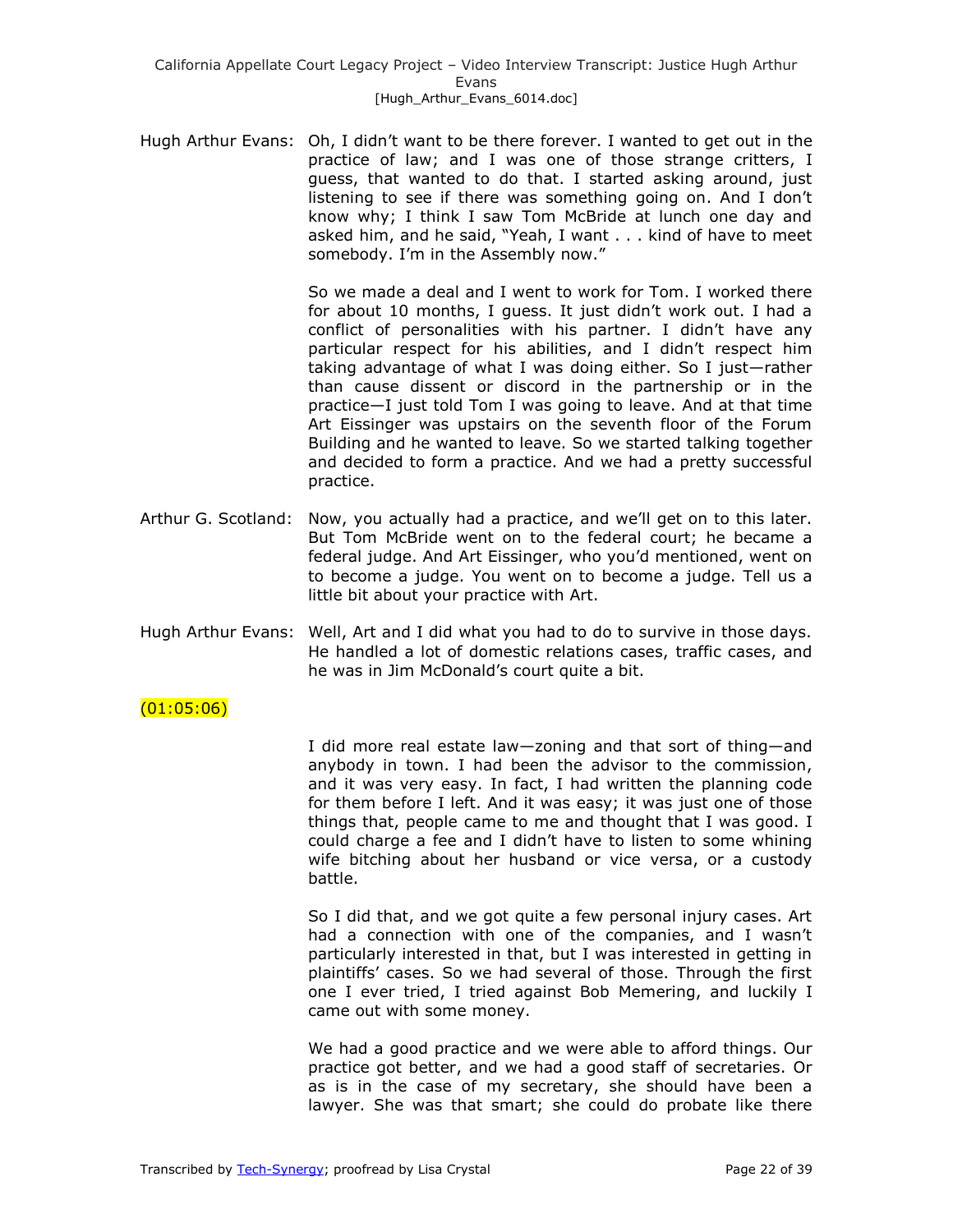#### [Hugh\_Arthur\_Evans\_6014.doc]

was nothing to it. Then we hired a few fellows to come in to work with us.

- Arthur G. Scotland: When I was a young deputy DA, I often appeared before Judge Eissinger, and you'd go into his chambers and he had aircraft photos everywhere. How did that start for him?
- Hugh Arthur Evans: I have no idea how he got started doing it, but he did and he loved it.
- Arthur G. Scotland: So you didn't get him involved, then, in the air. He was already flying by the time you were a partner?
- Hugh Arthur Evans: No, no. He wasn't . . . he had just started to fly Cessna 150s; he'd had maybe 20 hours and he'd soloed in the 150. But I had an opportunity to buy a half interest in the Navion retractable gear. It was fairly slow, but it was a very stable airplane, and I asked Art if he wanted to do that through the firm, and I said, "I'll teach you how to fly."

So I taught him how to fly it and certified him over to John Patterson's group of teachers. And they checked him out, certified him, and he got his license. And so we flew that Navion for quite a while. We were flying, we were taking a trip down to Mexico, and we landed one night in Calexico; Mexicali is in Mexico, isn't it? We landed in Calexico and the man that used to do crop dusting out in Lovelock was running an airport down there and I hadn't seen him in years. It was just sort of an old-home week. But he brought the customs man from immigration and some other law person; we took him to dinner.

And all of us going on this trip, I think there were about 15 airplanes. We all coughed up 10 bucks apiece and they took care of the immigration man—and his lady, for he didn't bring his wife. And all we had to do was take off from Calexico and next morning go over and land in Mexicali. Well, I was flying a Cessna 210 of Patterson's, and Joyce and I got up real early and we decided we'd just get the heck out of there. And we went out, got our kids in the airplane, and jumped over the border. And the system was, they'd have a man standing out on the ramp, and you'd taxi by him and you either open your canopy or lift your window, stick your hand out, and he'd give you all your clearances to go on down in Mexico. That was all there was to it; otherwise, you'd spend the day going through red tape in Mexico to get there.

Well, Art was the first to take off, and after we got our papers, Joyce and I headed down towards Mazatlan. And I was probably 30 minutes out and I was still tuned into the tower, and I heard this Spanish accented voice: "Ay ya ya!" He didn't have his wheels down, and I thought, Oh god! I'll bet that's Art. *[laughing]* So I wheeled around and came back. And sitting out there is the Navion sitting on the runway, and the gear was up.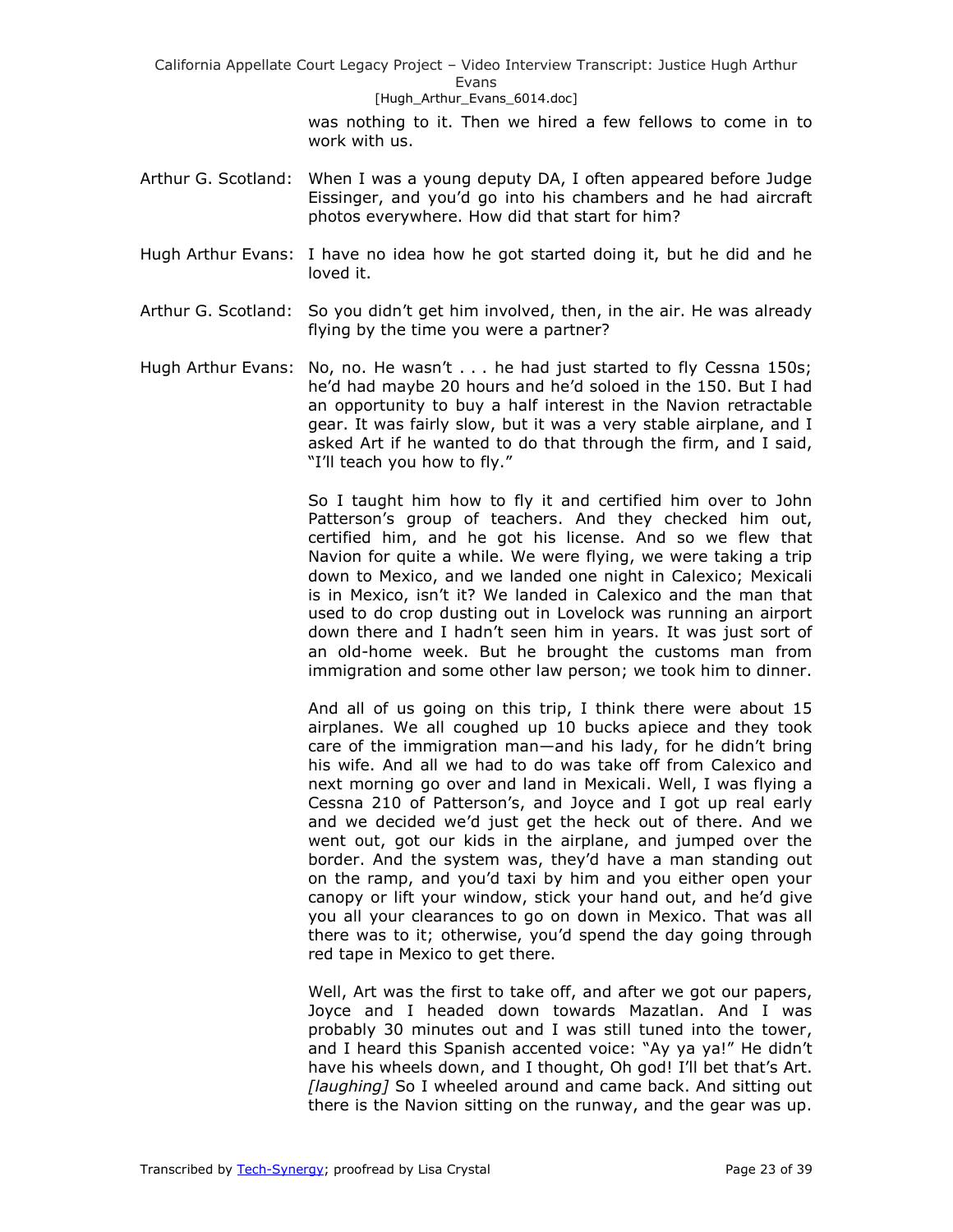### [Hugh\_Arthur\_Evans\_6014.doc]

But this Navion had two great big weights, counterweights on the back of the flaps, and they hung down below the belly of the airplane. The way it was built and the prop stopped vertically like this, so the bottom end turned under. These two weights hit the runway. Well, it just skidded to a stop.

## $(01:10:03)$

When they fixed the airplane, they didn't even have to paint the belly. But Art's brother was the head of the highway patrol in Calexico. So he came right over and he expedited getting the airplane out of Mexico and they fixed it down in Calexico.

But Art was a real good partner, and he was a real good pilot. He listened. He used to do some things that I'd hear about, and I would have a talk with him and tell him don't ever do those again.

- Arthur G. Scotland: In 1967 you started another firm, right?
- Hugh Arthur Evans: '66. I got together in '66. I was up fishing in Canada with my wife and two sons and when I came home Art was not in the office and my desk was piled high. He'd become a municipal judge. I forgot how it went, but it was sort of canoodled through the judge and Art. And Art made some kind of a declaration that almost precluded anybody else running. And as it turned out, as you know, he was a municipal judge forever, and he ran a good court over there.
- Arthur G. Scotland: So you're away and you come back and he's gone.
- Hugh Arthur Evans: I don't have anybody there. So I called Herb Jackson. I'd heard he was looking to go out and I'd known Herb. I knew Herb's father better than I knew him. But he came over and we chatted and I told him all I had on my desk. And I said, "This has to get cleaned up, and I'll take a part of it and I need to have somebody help me." So we did, and we finally worked out a deal on it and then—
- Arthur G. Scotland: So you brought in some fellow, Anthony Kennedy?
- Hugh Arthur Evans: Anthony Kennedy, yeah, he's on some sort of a federal court now, I think. Tony was a young guy, and I had never met him. I knew his father; his father used to practice in the Forum Building where I was. Herb said, "I think he'd make a real good partner in this firm," and he talked him up to me. And we spent a lot of time talking about it, so I said, "All right."

He said, "But he can't come downtown, he's just had retinal surgery." He had a detached retina and they had to sew it up and they had to blindfold him on both sides; he couldn't take the blindfolds off. His mother had to help him with his clothes, and Mary, I think, was teaching school. So we talked and it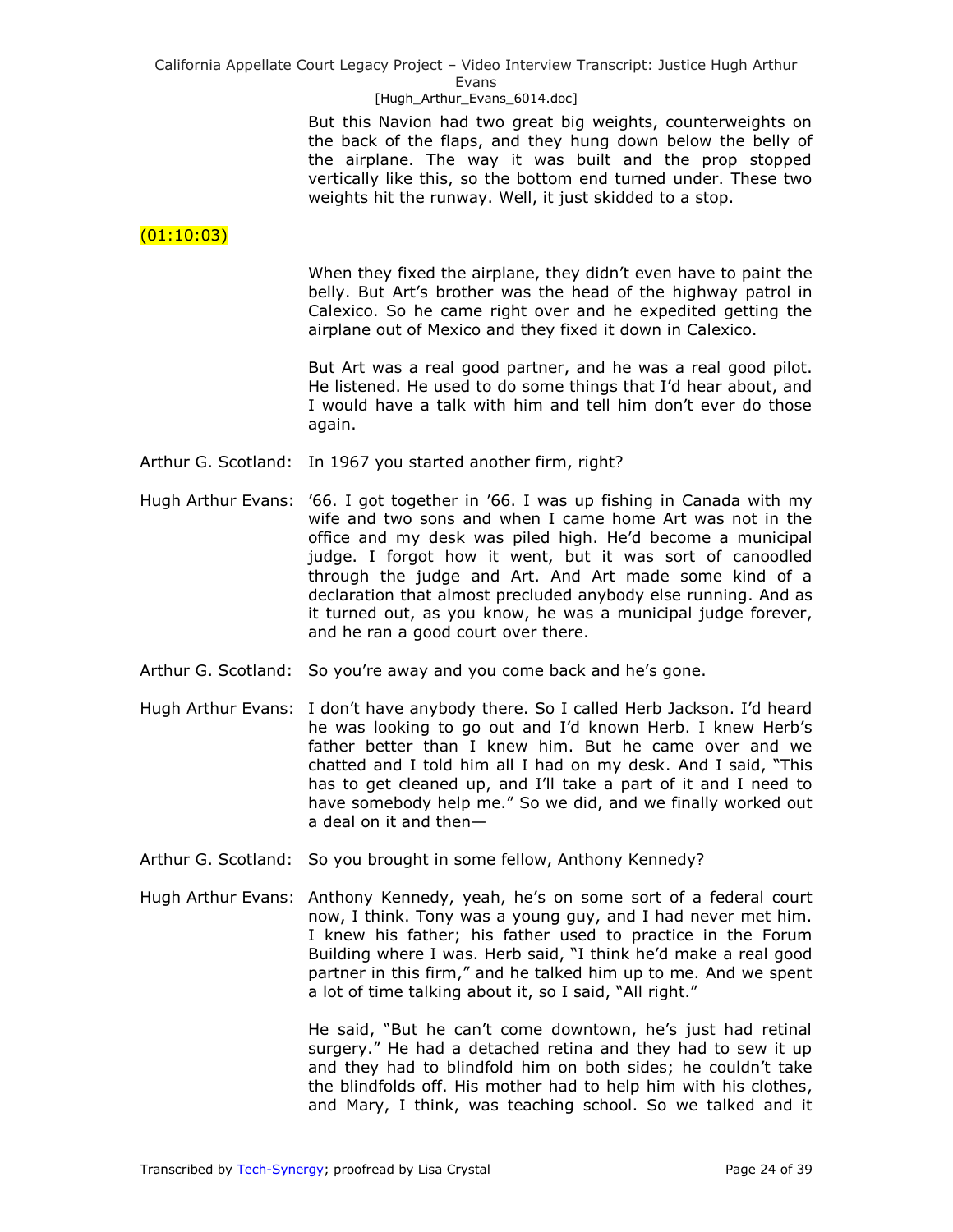#### [Hugh\_Arthur\_Evans\_6014.doc]

sounded as though Tony would not only be a good addition but he would have a source of practice as well, and we could supplement the practice that I'd already developed.

His father had a lot stuff lying around, and that was pretty good. He taught at McGeorge. And the only drawback with Tony is that he didn't have at that time any court experience. He'd first started to practice back in New York and he was a securities lawyer. I think his mother got the job for him in some way, and his sis was quite a gal.

So when he came into the firm, he one day—oh, he'd been there a year or two—and he came in and said he had a case that was going to be a problem. And it was a constitutional case. Well, this is right down his alley, because he was teaching Constitutional Law at McGeorge. And he told me what the case was—and you may remember, but about '68 or '69 there was a bullfight thing coming to Sacramento. There was supposed to be a bloodless bullfight, and the league against cruelty to animals or something got up in arms about this thing and they were going to put a stop to it. Tony said, "It's free speech."

So they got to him. The people were going to put it on and they had been sued by this other group to enjoin it, and Tony kept me advised of what he was doing.

So it came time to go to court. It was on a motion for a temporary injunction and it was before Irv Perliss. Well, Irv knew Tony; he knew he was out at McGeorge. I don't know how much more Irv knew about him, but Irv was a good judge, damn good judge. He was a very understanding man too.

# $(01:15:01)$

Tony stood up, and when it came his turn to argue this thing, I had told him what to do and how to comport himself and to approach it in a very logical and quiet tone. Well, he got worked up and pretty soon he was going like this at the judge. He was teaching a class, and it was beautiful to watch—it really was. And Perliss listened, and he listened to the other side, and he said, "Your request is denied and you might as well submit the whole matter to me because you've argued it all." That they did, and he denied their request for the injunction. And so we got back to the office. We were down on the Capitol Mall by then and reading in the library and Tony said, "How did I do?" I said, "Tony, the only thing I can tell you is that if you're going to be in court again, quit shaking your finger just like a bunch of classroom kids sitting down in front of you. Keep your hands in your pockets. But you did fine."

And he did; he did a great job. You couldn't ask for anybody with more knowledge about the constitutional issues that can come up in the courtroom, a variety of things. I don't know if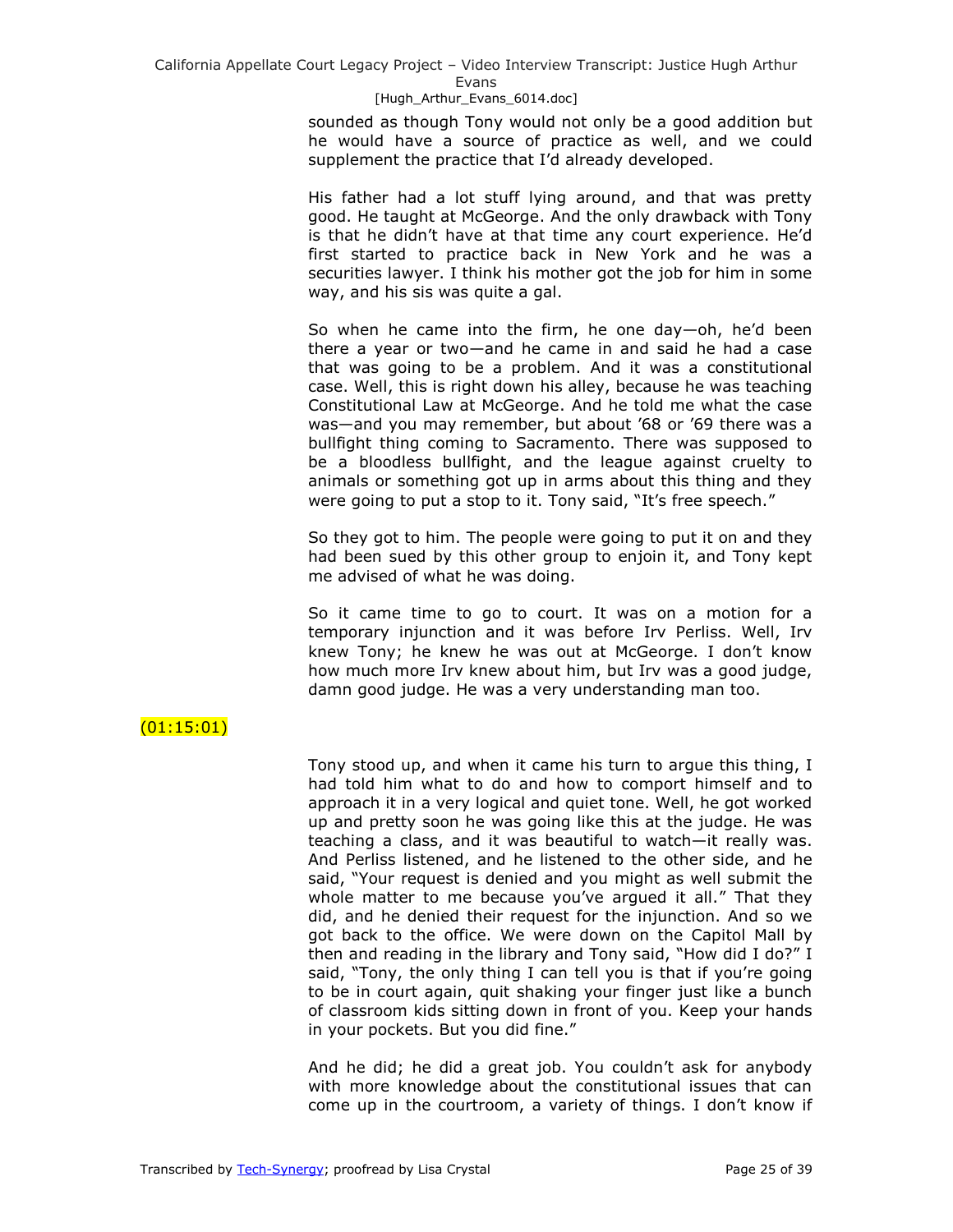[Hugh\_Arthur\_Evans\_6014.doc]

you . . . I used to have it here, my son gave me a copy of *The New Yorker* and there was a great article in there about Tony Kennedy on how he uses his European experience in analyzing some of the cases that he gets into. I thought it was very pointed; it didn't say that he relies on it, but he used them to analyze what you could do with our Constitution. He considers the Constitution a living thing. I don't totally agree with him; I partially do, but I'm not the expert.

- Arthur G. Scotland: Now, during the time that you were with Evans, Jackson, and Kennedy, you also were on the State Bar disciplinary board for a while.
- Hugh Arthur Evans: Yeah, for three years.
- Arthur G. Scotland: How was that experience?
- Hugh Arthur Evans: That was a wonderful experience, it really was. I met a lot of fine people. The system now in the State Bar, as you know, is entirely different; they have a State Bar Court. At first I didn't like that, because most of them were law students they'd hired and law graduates, and they'd had no experience and really didn't understand the depth of some of the problems they'd run into. But I read the disciplinary portion of the journal when it comes out and that's about all I look at; they're now doing things the way they ought to be done.

But in those days there were 15 of us; it was like a second board of trustees, only our only jurisdiction was in the discipline of lawyers. But we were autonomous; the State Bar Board of Governors had nothing to say about it. And our decision went straight to the Supreme Court. We'd get a case, and before it was argued, we'd have all the briefs and things sent out to the different members who were going to take that particular case that day. So you only had really one to do every month; if we were loaded up, then for about three days you'd have one a day and do a memo on it, make a presentation after the attorneys had finished arguing, and then we'd debate the matter. And sometimes the debates got pretty heated.

When I first was asked to go on the superior court, one of the disciplinary board members had a condominium over at Silverado. He happened to be from Los Angeles—I beg your pardon, from San Francisco—and he was a marvelous man, very gentle, very kind. He could forgive almost anything; but he liked being on there, and you'd have the damnedest arguments with him about disbarring somebody. And some days, at times, it would take a day or two of hashing to get it all squared away.

But I met some real fine people; I left there in 1970 or '71. You know, everybody gives you a plaque for doing something, so I can look at that and see when I lived.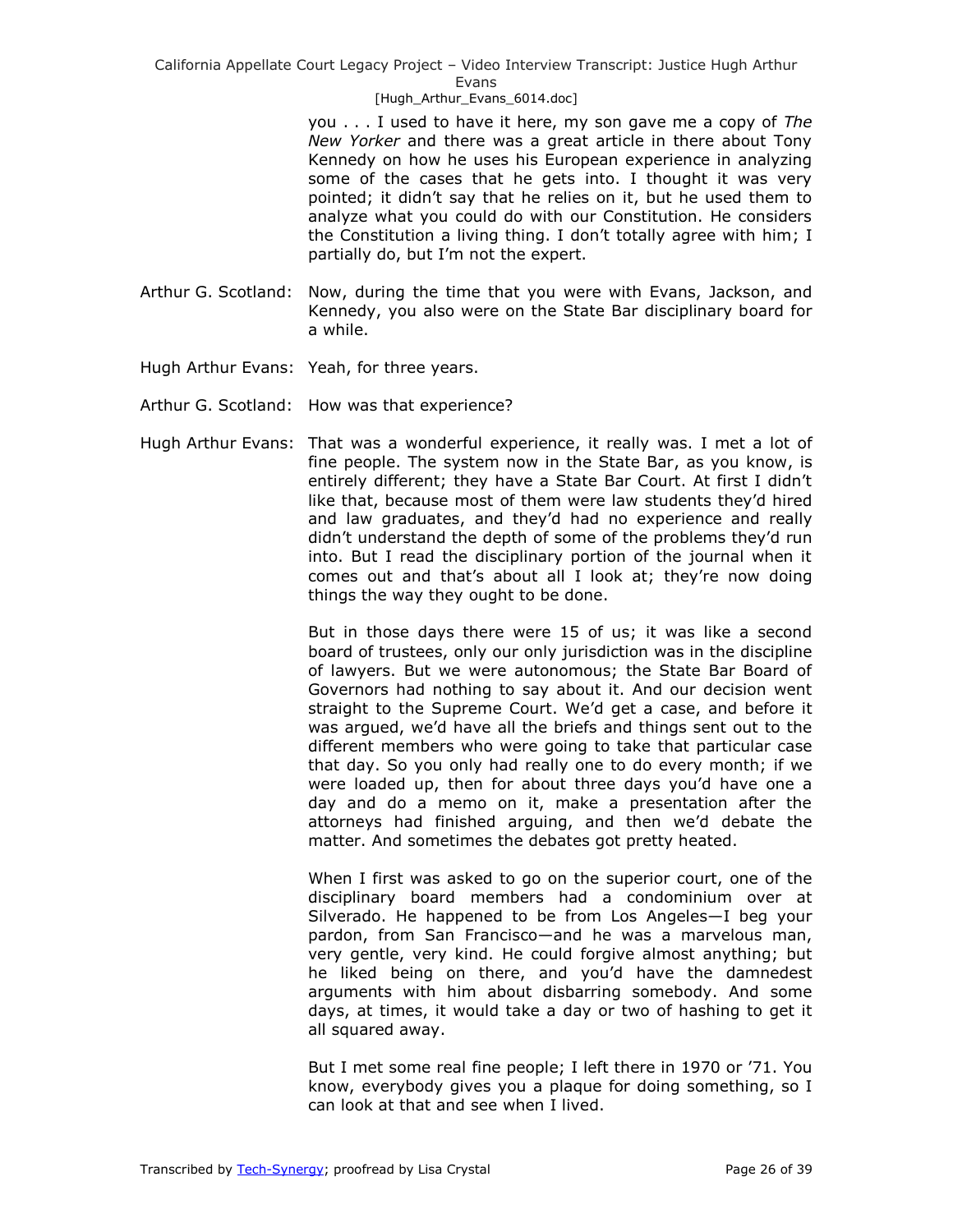- Arthur G. Scotland: With you, one thing you don't need a plaque to check—and that was a very significant event in your life in July of 1974. Tell us about that.
- Hugh Arthur Evans: Yes. I had a call from Ned Hutchinson. I had had my name in for consideration as an appointee to the appellate court at the same time that George Paras and Bob Puglia did.

## $(01:20:03)$

There was a new, one or two new, positions; I guess there were two. And this is where my memory's failing me; I can't remember the Chief Justice of that time. I remember things about him, but he didn't want to appoint anybody who hadn't had trial experience. There had been an appointment that caused some problems before, and he decided he would not sit on the confirming board and vote for anybody who hadn't been on the trial court. So Bob Puglia and George Paras got the two appointments, both of whom were Democrats appointed by the Republican Governor.

I knew Bob and I knew George; and I probably knew George better than I knew Bob, but I knew Bob really well from all of his years in the DA's office. He had a fabulous mind. He really, he was good, and you could persuade him off a point sometimes—not very often, but sometimes.

So I was called by Ned and asked if I wanted to go on the superior court because the other two appointments had been filled and George leaving created one of the vacancies. And I said, "Well, I don't really know, I hadn't thought about it. Could I have a few days and give you a call back?" He said, "Well, call me here. Ed Meese." So I said okay. We borrowed our friends' condominium over at Silverado. We stayed three or four days, and we really talked about whether or not I wanted to do that.

There were a number of reasons. Number one, I'd take quite a cut in salary when I went over there. And number two, I was going to be married to a clock and a calendar. As you know, that's what the superior court is like, and I wasn't sure that that's what I wanted to do. Because on the Court of Appeal or in private practice, I could make my holiday schedule any way I wanted—and if we wanted to go fishing for a month, we'd go fishing for a month. But we talked about it and talked about it and talked about it, and finally Joyce convinced me that it would be good. You'd get out from under the pressure, and even though you'd be watching the clock and the calendar and all the things you could talk about . . . We talked about all of that; we never once even thought about retirement. That probably didn't come to my mind because I knew that if I took the position, I couldn't be there for 20 years anyway. So I came back and I called Ned back and said—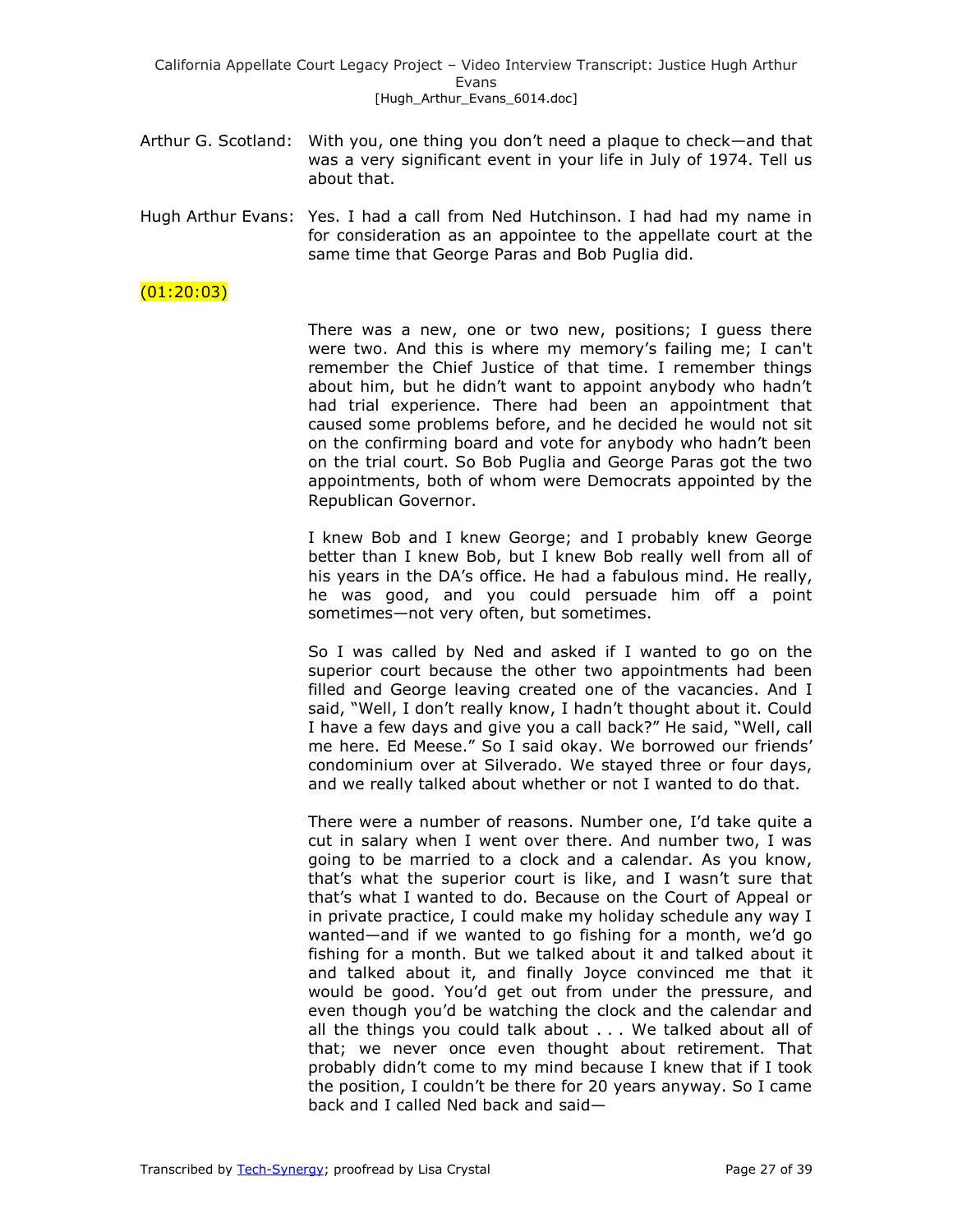- Arthur G. Scotland: What was Ned's position at that time?
- Hugh Arthur Evans: He was one of the Kitchen Cabinet boys to Reagan. He was on his judicial qualifications group with Ed Meese, and there were two others. I can't for the life remember—they're all dead now, except Meese. And I told him yes; so a couple of days later Ronald Reagan called me and said, "Thank you very much and will you serve?" And I said, "Yes, sir, I will."
- Arthur G. Scotland: And the Governor personally called you?
- Hugh Arthur Evans: Yeah. He was very concerned about having a secretary call you and somebody else tell you. He wanted to have a personal contact, and he did. He did on both occasions. So I sat there. Very honestly, I was thinking about leaving the superior court if something else hadn't come up. I'd been there and I realized that that was going to drive me nuts if I had to keep doing it the way I was doing it.
- Arthur G. Scotland: Really? So you found it was really not for you?
- Hugh Arthur Evans: I'd go down to work at 7:00 in the morning and I wouldn't get home until 5:30 or 6:00. I was doing all the law and motion and . . . Now, I could do these things; I had been doing them all my legal life, but that didn't appeal to me. I knew what the appellate court entailed; I had been there as a law clerk. And I thought if I had been able to do that, I'd have been happy doing that. But I was about to start looking around for someplace to like. By that time, Herb was the DA in Sacramento and Tony was going over to the . . . no, he was still there. They didn't—neither one of them got it. Now, that post, I still could have gone back there, I guess.

# $(01:24:55)$

I get dates mixed up that way. But as it turned out, before I even started looking around or talking to anybody, Frank Richardson was promoted to the Supreme Court in San Francisco, Bob Puglia was made the presiding judge, and there was a vacancy on the court. So I called over and I said, "Do you want another letter?" To Ned I said, "Or will my last one suffice?‖

He said, "No, as long as we know you're still interested." And I said, "Well, I'm interested." So we went through the interview process again, and in the end I was called shortly before the . . . it was about 20th or the 21st of December. No, it wasn't quite that late, because they convened the confirmation committee on I think the 21st, and I was sworn in on the 23rd of December.

Arthur G. Scotland: So you were a midnight appointee, so to speak?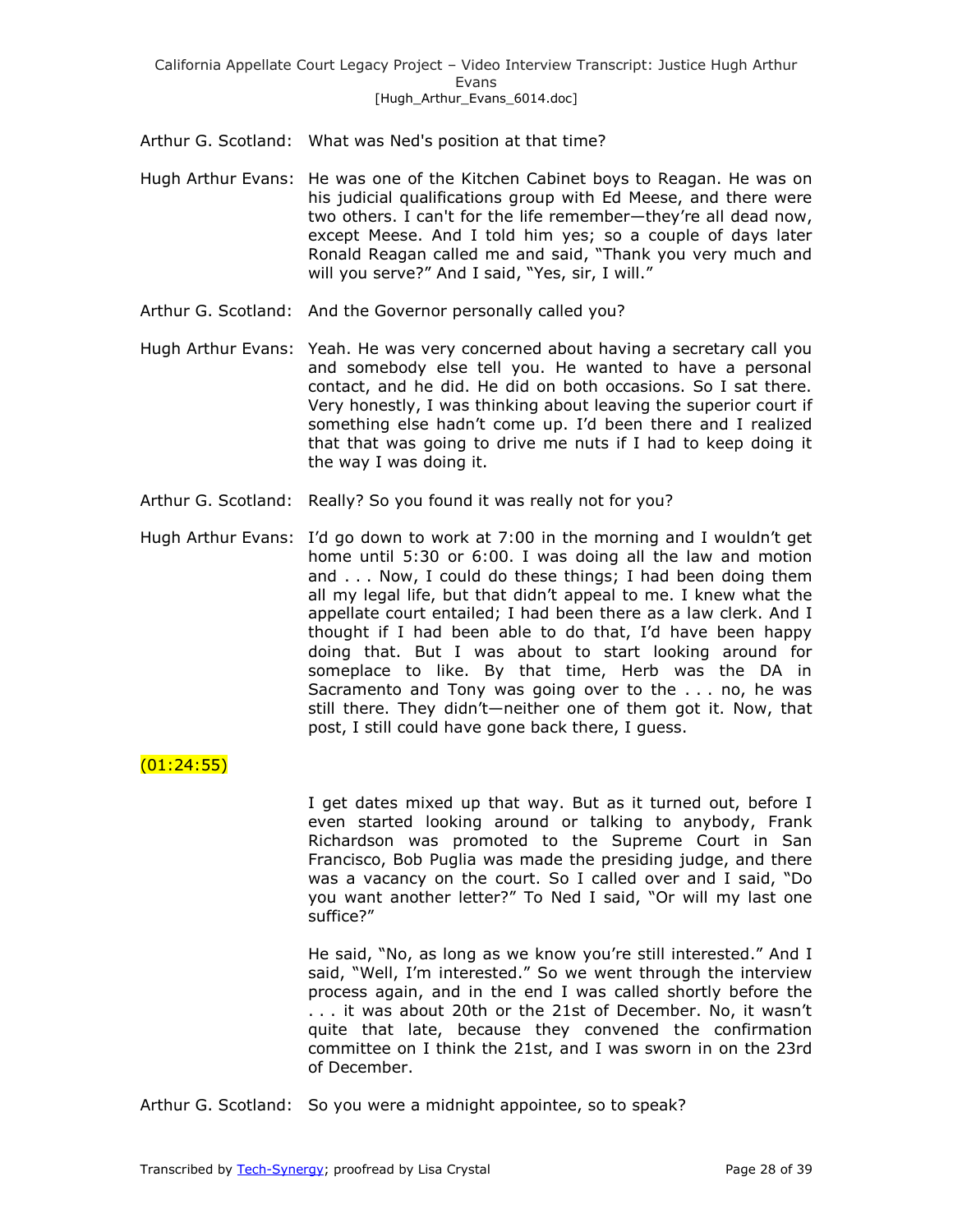Hugh Arthur Evans: Absolutely.

Arthur G. Scotland: In 1974 in December.

Hugh Arthur Evans: There was one other . . . one of my classmates was appointed to the Second District at about the same time, and we were the last ones under Reagan.

Arthur G. Scotland: The court at that time, there were seven justices, right?

Hugh Arthur Evans: There were seven. That had happened about the time of Paras's and Puglia's appointment. The positions had been established, and up until then there had only been . . . I guess there were five and it had been three when I was there as a law clerk, and it was three for a long, long time.

- Arthur G. Scotland: So your legal career started out in the Third Appellate District and ended, so to speak, serving as an officer, and you went on to private judging; but you ended at the Third Appellate District.
- Hugh Arthur Evans: And that wasn't being a judge. That was one of those little quirks that happened. And that was fun, but I was . . . My entire career started and ended on the Third District Court of Appeal.
- Arthur G. Scotland: So can you describe a little bit about the court at that time and how it was during the mid '70s?
- Hugh Arthur Evans: When I first went on it, they had just the three justices and they were very collegial. They didn't have any real problems. Van Dyke was a very astute man. Andrew Schottky would get there, but he took a circuitous route sometimes. He was a good judge. His son Andrew was a classmate of mine as well. Peek was kept so damned busy being a legislator or a legislative advocate that he didn't always get a full load of cases. So I did his bidding; I drove him to Reno several times, came over. I did a lot of memorandums for him, and he would take his share. He didn't want me writing an opinion. He wanted to have a memorandum giving both sides of the story and where the strengths lay and where the weaknesses lay. So I learned how to do that. I didn't write anything that was going to be in an opinion.

But they worked together very well. They were people from different interests. It was Van Dyke from an old legal firm in Sacramento. He'd been there for years and he knew the ins and outs of the law practice in Sacramento better than anybody. Paul Peek had been a football player in Oregon. As a matter of fact, after he graduated he went down to apply for a job and my uncle interviewed him and he didn't get the job. He didn't go to Harvard.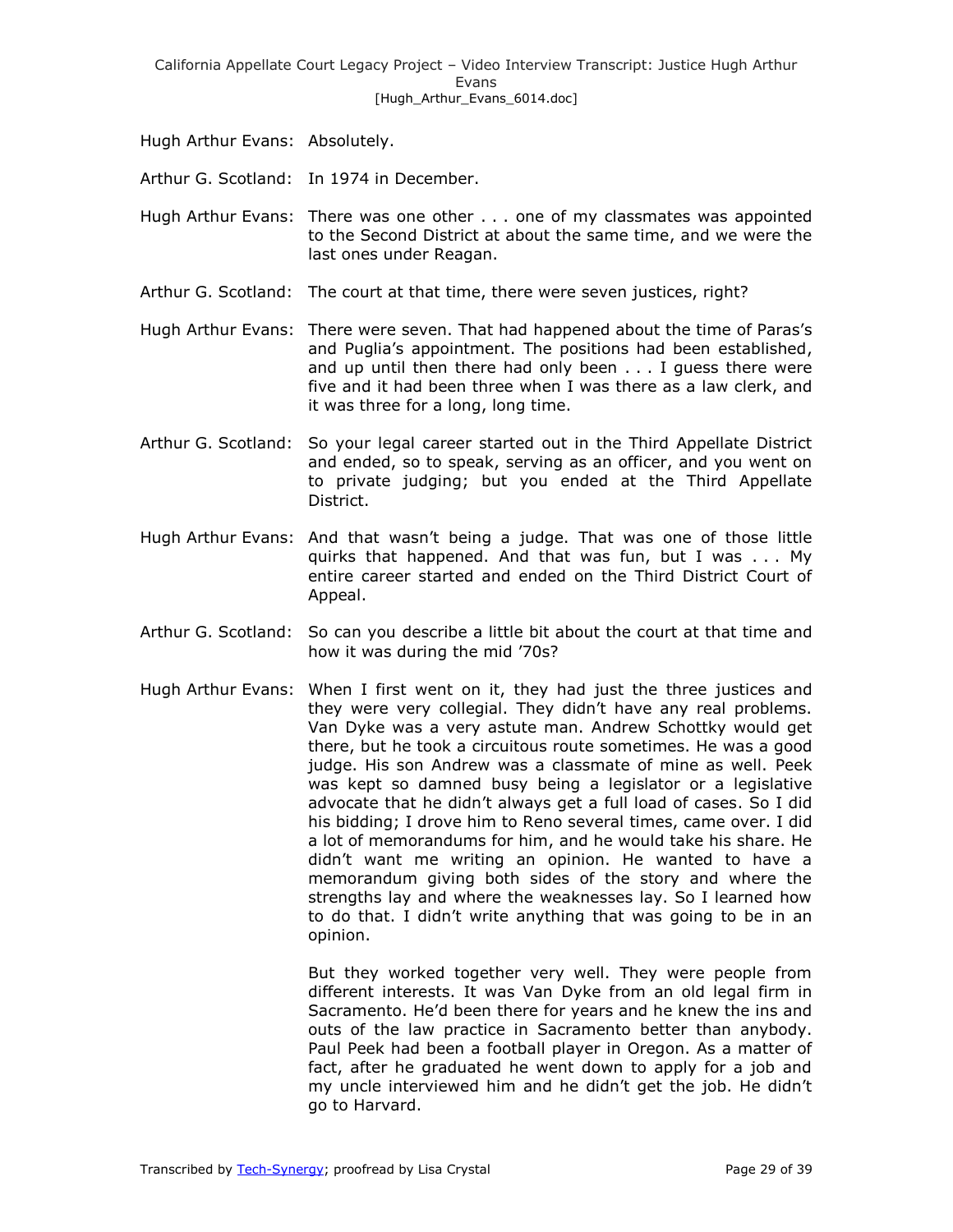- Arthur G. Scotland: Let's fast forward to 1974, when no longer you were a law clerk; you became a justice. How was it then?
- Hugh Arthur Evans: In '74, it was very interesting. Physically the chambers were tight. I was down next door to where Blease is now. There were two little offices over there. One was a library, sort of, and one was the office. And that was all right; I didn't care what I had. I had a place for Beverly; I brought my own secretary over. And I got acquainted with the functioning of the court and the differences of opinion. There was Bert Janes, Leonard Friedman, Ed Regan, Bob, and George, and me. Who'd I leave out? That's seven.

# (01:30:06)

Arthur G. Scotland: I think that's it.

Hugh Arthur Evans: Leonard Friedman probably was the toughest one for me because he thought that he had known that I would be an ideologue, and that I would be voting what I thought it ought to be. Well, I'm anything but that. I never voted my conscience, and I didn't vote my political philosophy. If it was written in the law that's what you do. That's what I did. I had a welfare case come in and Leonard was on it and I was on it; I was the author, and I wrote an opinion, and put the little stamp on it and sent it down to Leonard. By the time he got to it he came down to my office and said, "Are you sure you wrote this?"

> I said, "Yup." He said, "I wouldn't have thought that would come from you." I said, "Why?" He said, "Well, you're an ideologue." And I said, "No, I'm not." I said, "You'll find that if the law is clear, even if I don't think it's a good law, my god, that's the way it's going to be interpreted." So I think Leonard and I came to an understanding early on that . . .

> I think the only place that we ever really differed was in one of the Inyo-Mono Lake cases. In fact, it was the first one that I sat on, and I thought they were wrong. I thought that they were rewriting the contract that had been entered into, as bad as it was, between L.A. County and Inyo and Mono Counties. So I wrote a dissent. And I think the Supreme Court took that case up, and they did what Leonard said, and they set a table that you could withdraw. And once that was done, that's the law and you can't do anything about it, so the rest of them are easy. On that one, Leonard and I had our little arguments about, and he had damn good arguments.

> Bert Janes, on the other hand, was difficult because Bert wanted to make everybody happy; he didn't want to make anybody mad. If he could have settled the case, he'd have settled it.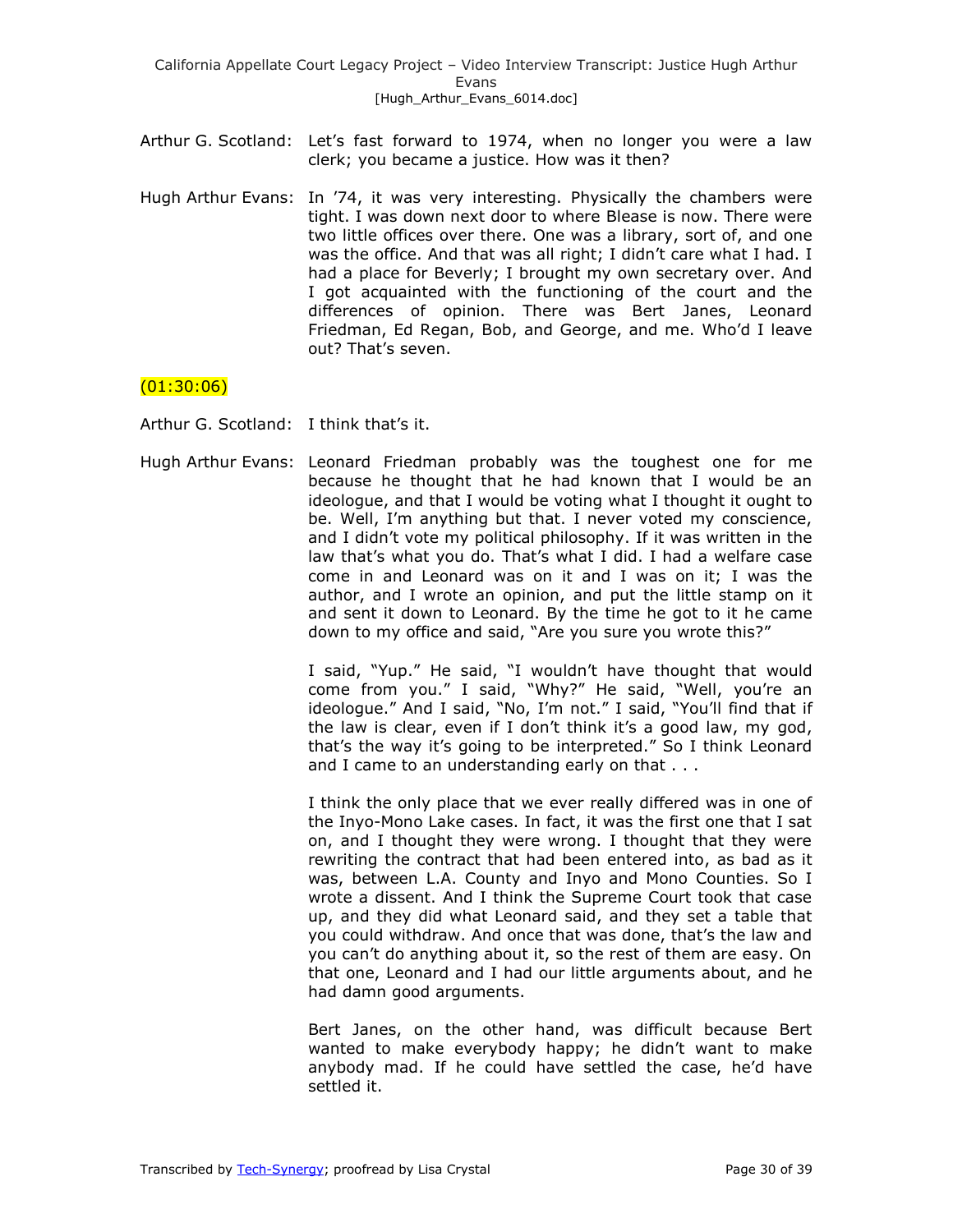#### [Hugh\_Arthur\_Evans\_6014.doc]

Ed Regan was easy to figure out; he just went to his law clerk and that was it. And Ed was a pretty amenable guy. And you know, he was no dummy; the guy was pretty smart. But he was a politician, and he never got over being a state senator. We were good friends and I loved him. I thought he was a great guy, and he did Bob and me a great favor when he stayed on past his retirement date so that Jerry didn't get another appointment. And Bob worked on him and I worked on him and he stayed.

We didn't have a lot of real divisions on the court. Now, George and I had problems. George was a Stanford graduate and I was not. George considered himself a literary genius; he didn't think I was. So when my thesis would go in to George, my god, he would change words, change sentences. He never changed the result, but he did all this stuff, all the changes that had to be made. And one of his favorite authors was from Los Angeles. God, I wish I could remember this.

But I got a little criminal case assigned to me, and I sent it into George, and he started marking it up. What I'd done is I'd taken a case that his pal from L.A. had written, and I almost copied it verbatim, except I changed the names of the people and when the thing happened. And all the structure of it was exactly what George was espousing with the greatest . . . *[laughing]* 

I took it in and laid it on his desk, and I said, "George, next time you want to mess up one of my opinions, I wish you'd read it carefully." I gave him the book and the opinion. In this one I was next door to him and downstairs. He came back and said, "I was pretty bad, wasn't I?" [laughing] I said, "Yes, you were." That was the last time he and I had a problem like that. Everybody did a little of that scribbling and changing the syntax of the sentence; that's all right. If you liked it you did it, and if you didn't like it you wrote it the way you wrote it.

- Arthur G. Scotland: My recollection is you and George Paras always saw pretty much eye to eye as far as how the case ought to come out, right?
- Hugh Arthur Evans: He and Puglia and I were as close as we could get. Puglia and I had a big difference in one criminal case, and that's the only case that I think I ever had him change his mind on.

## $(01:35:00)$

We battled over it for several months, but the thing we didn't have at that time was, there was no 90-day rule on your opinions. And Bert's office got stacked up with opinions; he got so far behind he couldn't catch up. And I don't have a lot of kind thoughts about Bert professionally; as an individual I thought he was a nice guy.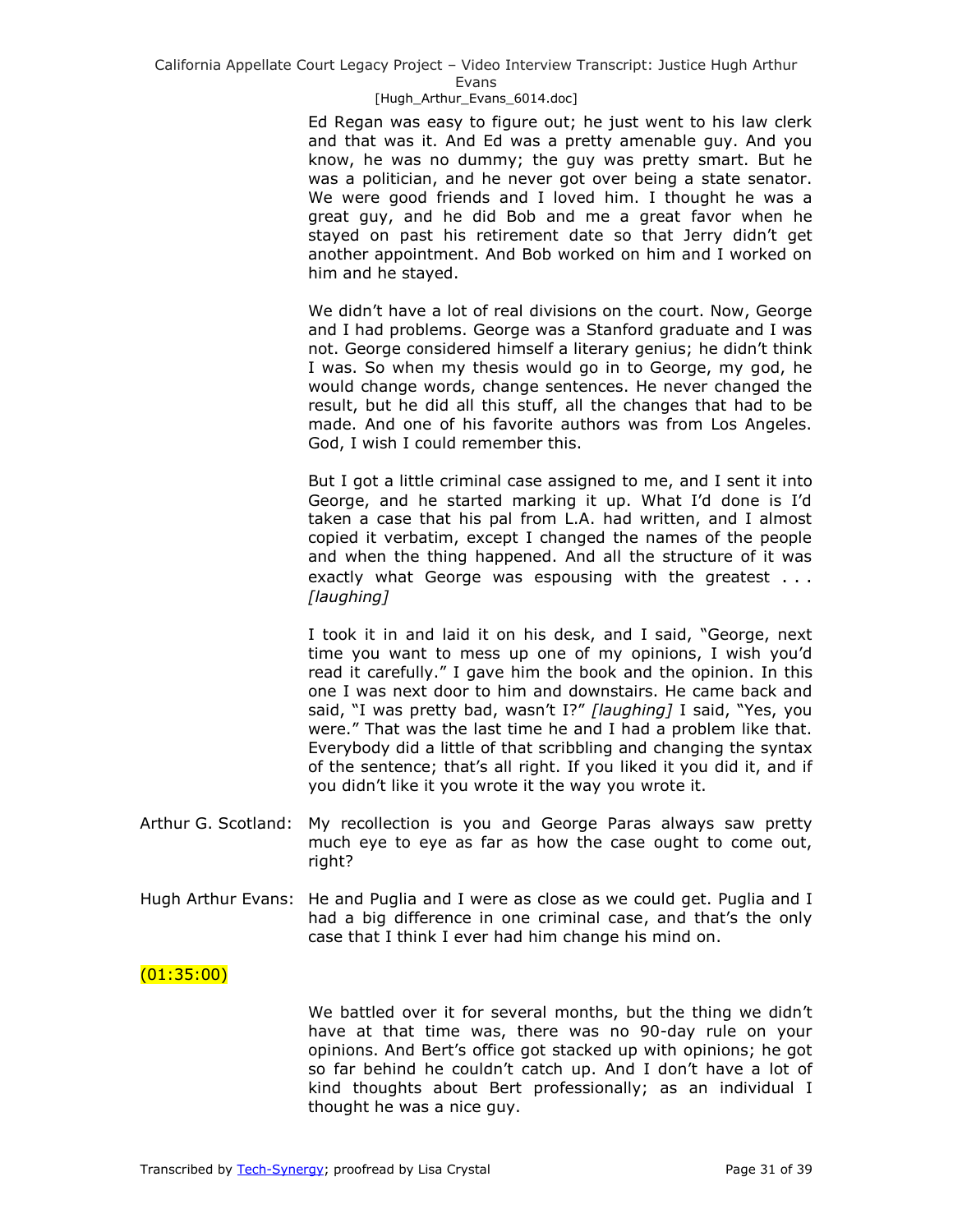- Arthur G. Scotland: He really was a wonderful man.
- Hugh Arthur Evans: Yeah, he was. He really was, but—
- Arthur G. Scotland: Bob was a real force, wasn't he, as a presiding judge?
- Hugh Arthur Evans: Tremendous force. Bob was probably as much of an expert on criminal law as anybody in the state of California could be, and he had a phenomenal memory. You'd be talking to him about cases and all and he'd give you a citation of the case in the California Supreme Court back at a certain date. He'd give you the pages of the damn thing. I never understood how Bob could do that, but he did. Once I wrote an opinion, if it was published, I didn't care anymore. That was not something I was going to remember; if I needed to I could look it up. But Bob had a memory for it, and his memory was really good. And I think that some of the judges that came on later were really impressed by Bob, because they were entitled to be impressed by him. And he was a good PJ.
- Arthur G. Scotland: The thing that struck me as I was appearing before your court was the collegiality of the court. Even though you might disagree from time to time on different things, I thought the court was incredibly collegial.
- Hugh Arthur Evans: It really was. It was the same as it was when I was there as a law clerk. I think the ones that were there when I came on, when we all got along as well as anybody could, we could discuss cases; we could talk about anything, really, and if it was pertinent to what we were doing, that was even better. George and I probably were more alike than any, but I was . . . I think that Bob was right in line with both of us.
- Arthur G. Scotland: Now, there was a time when you only had seven justices, and really you had much more work than seven justices; and your court became really the most productive of the courts.
- Hugh Arthur Evans: We were. Well, during that period of time, George Paras got the idea of appellate settlements, and we had the routine cases, and with those, I think, we handled the calendar as best we could, with as short-handed as we were. And it got even worse when Rose Bird came on the court because she just ignored us; she piled that money down to the other districts and we didn't get second law clerks, we didn't get anything, until Bob came up with the idea. And we talked it over and we met as a whole court, and decided that we would ask the Governor, who by the way was not a great fan of Bob Puglia's. But they were friends, they got together; I can tell you a story, when we're not recording, about that. *[laughing]*

Arthur G. Scotland: This is Governor Jerry Brown you're talking about.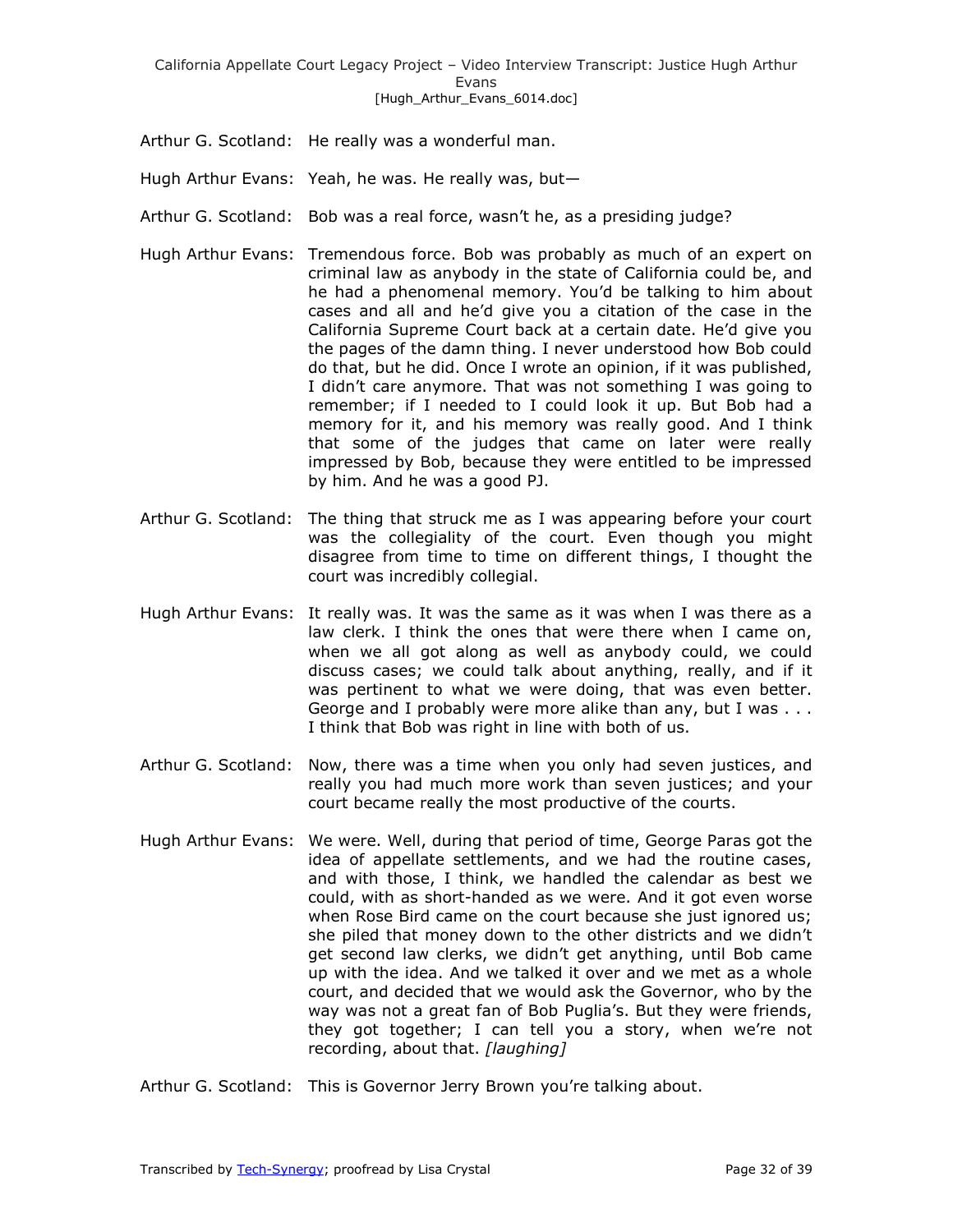### [Hugh\_Arthur\_Evans\_6014.doc]

Hugh Arthur Evans: No, this is Governor Deukmejian. I went to Deukmejian and asked him if he would set up his budget for the Third District court, and don't put it under the Administrative Office of the Courts, and we don't want it divided up; we'll do it and we'll manage it ourselves. And Duke said sure. Well, that got around pretty fast and Rose Bird called up and wanted to have a meeting with our court. And Blease, Sparks, Sims, Evans, Puglia, I forget who was there. We all agreed we were going to let Bob do the talking. And Rose laid it all out that this is what I hear; and possibly you heard right, because that's what's going to happen. *[laughing]* 

> She started almost to cry, she was . . . god, she was upset; she didn't know how to handle it. And finally Bob got a concession out of her that we would get every penny that belonged in the Third District court. And after that it became very fair. All the districts were . . . because we were doing more cases than any other district, really per capita, and we needed help. So Bob got it. That was neat.

Arthur G. Scotland: Oh, that's great. Back in those days, for you it wasn't necessarily all work and no play; you had some side interests. I understand . . . you talked about golf; you got involved with a golf organization.

## $(01:39:57)$

Hugh Arthur Evans: I did. I had played golf most of my life, off and on. I started as a teenager in Monterey at Pebble Beach, and Peter Hay, who was the golf course manager and the executive of the golf course, was also the high school coach. And so we got to play on one of the best courses in the country when we played. But this is when I was young and then when I came out of the service and started to practice law.

> When I was in the service I carried a camera every place I went. And I had a friend in Hollywood who would send me the old Technicolor, the 35mm stuff; it would come in a roll. And I'd have to load it on the roll that would fit in my real old Argus. It was like a C3, but it was the predecessor. And I'd do it under my blankets in my cot and I'd load the stuff.

> So I had some great pictures from overseas when I got home. And I didn't really understand how to frame a picture and how to get the light the way you wanted, and sometimes that requires going back several times a day. Well, that became a little bit of a hobby, but that wasn't a time-consuming hobby. I got to playing a little golf. And then we lived at Cameron Park and we belonged at the same time to Del Paso Country Club. But I played. I went on the tournament committee of the Northern California Golf Association back in the early '80s, or maybe late '70s, and they were called the Red Coats.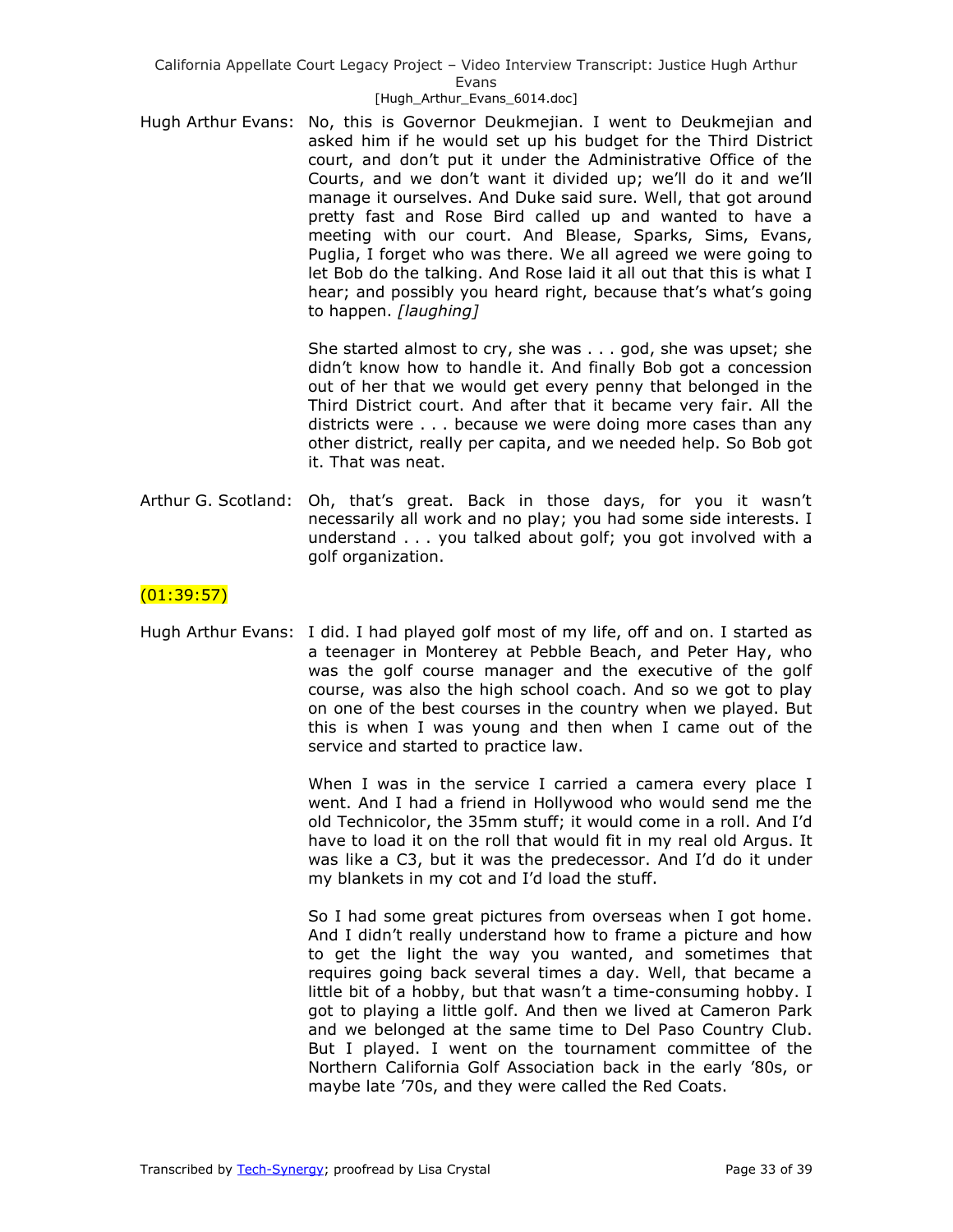#### [Hugh\_Arthur\_Evans\_6014.doc]

And what you did, you ran the tournaments with a director or two from the board and got through the tournament scheduling. It was a lot of fun. You got to know a lot of young guys, and I went from there. A dentist at our club, who had been on the board of directors in the NCG, asked me if I wanted to go on the board; and I didn't, particularly, but he said, "There's a vacancy and why don't you go out and talk to the director, the president, who's out at Rancho Murietta today?" And I didn't want to do it; my wife called me up and said, "You go do it; you'll have a good time doing that if you get on."

So I went up, and the president was a printer from San Francisco and a hell of a nice guy. We talked and he said, "You know, you're going to be one of the oldest guys on the board." He said, ―You'd probably never get on the executive committee." I said, "I hadn't even thought about it. Somebody said that you needed a board member and wanted it from Del Paso and here I am." So I did, and four years later they put me on the executive board, and then I became president. Then I became the president of the California Golf Association.

And this didn't take as much time as it sounds like. There was a time when we'd go down to Carmel for a meeting and a tournament and there would be some other things. But I would use Ralph Drummond's chamber over in Monterey. He had a library, and he let me use his library; and I'd go in and work on the days that I didn't have golfing to do.

So when I'd get my work finished it would be all drafted out in pen. And then I'd pick up the telephone and call my machine in Sacramento and it would record, and Beverly would have it all done when I'd get back.

So I really, I wasn't available to talk to people; but I was doing the work while I was doing that, and it was fun and I enjoyed it. And I enjoyed then being on the Poppy Hills Board of Directors; that was the NCG's golf course in Pebble Beach. I did that for I think four years, and I was president for two years.

- Arthur G. Scotland: Did you get to know a lot of the pros on the tour?
- Hugh Arthur Evans: Many of them.
- Arthur G. Scotland: Get to play with any of them?
- Hugh Arthur Evans: Yup. I played with a lot of them, and they were real good friends: Tom Watson, John Mahaffey, Gene Littler, Bobby Nichols. I have a picture out in the garage where Glen Campbell and Gene Littler and I went out and played in the rain. We were the only people who went on the golf course that day. And that was fun. We did a golf tournament in Sacramento and called it Swing at Cancer, and we made a lot of money for the Cancer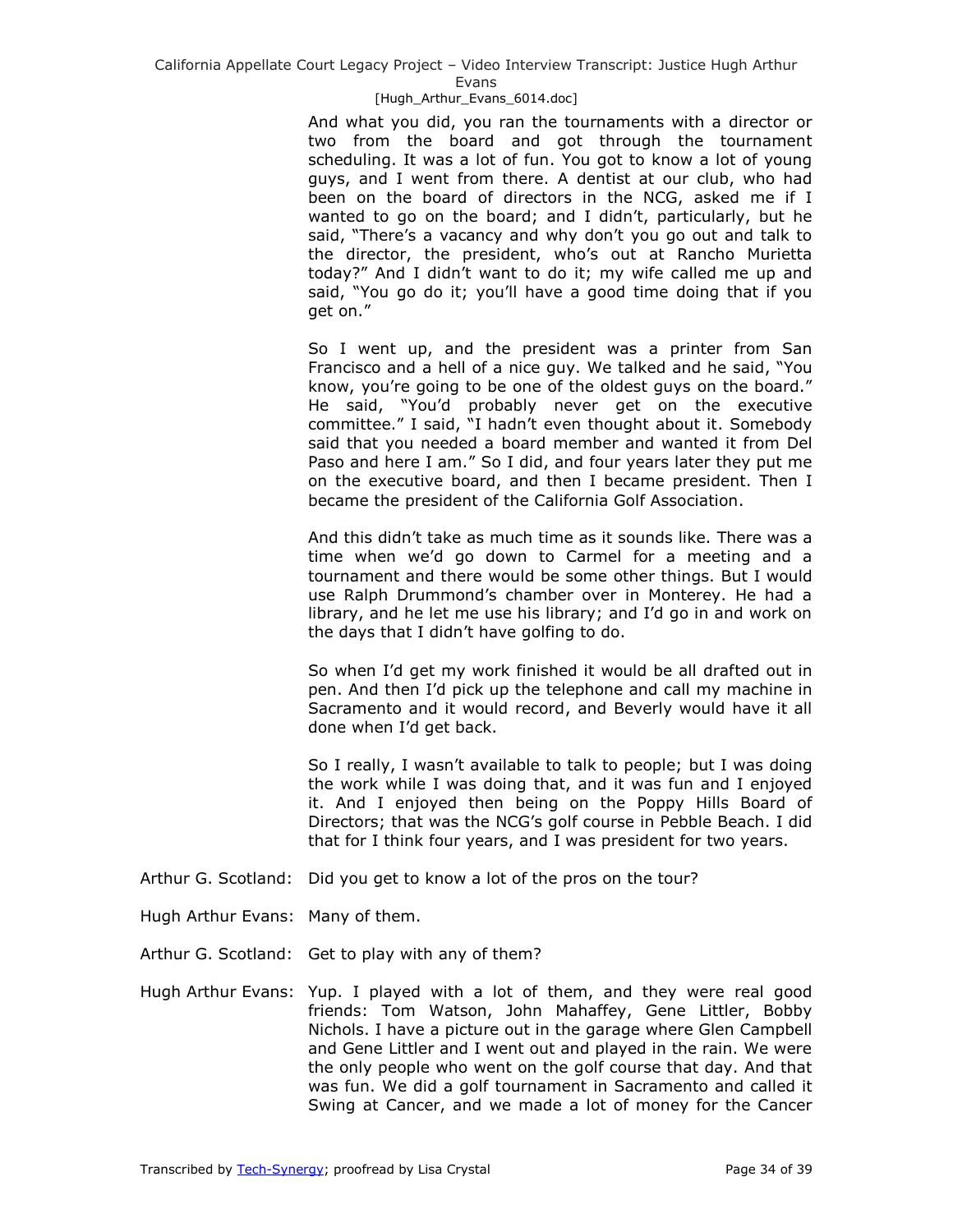[Hugh\_Arthur\_Evans\_6014.doc]

Society. That's how I got to know them really. I also did the tee announcing for the Anheuser-Busch tournament in Silverado. And when they closed that tournament down I moved back to Kingsmill. Joyce and I went back with Vern and Genie Peek; he was the tournament director.

# (01:45:00)

We taught groups how to take care of the 1st and 10th tee and the 18th green when they finished, and we stayed for the full four days. And then we went to Ireland together, took our vacation over there. So I had a lot of really nice acquaintances out of golf. And I had them out of flying, and in photography I met a lot of nice people.

- Arthur G. Scotland: There's some of your beautiful work right here in your home.
- Hugh Arthur Evans: Oh, they're fun. I take little tours every now and then when I sit there at night by myself; and I probably shouldn't do that.
- Arthur G. Scotland: Oh, that's a good thing. Well, you really have had a remarkable career with some remarkable people, both in the law and in golf and other areas.
- Hugh Arthur Evans: Yeah, I was fortunate—could have made some early turns that wouldn't have accomplished any of that. At one time when we were in law school I was so despondent about being so dadgone poor, with two boys and my wife, and she couldn't have anything. And I was getting to the age where any older they wouldn't take me on as a copilot on the airlines. And United was advertising for pilots and I kept looking at that salary and thinking, oh gosh, make it stop, all this, and I kept asking Joyce what she thought. And she said, "I'm not going to tell you what to do." And we let my birthday come and go and that was it, I stayed in law school.
- Arthur G. Scotland: I have the sense you really don't have any regrets.
- Hugh Arthur Evans: I wouldn't do anything differently. I really wouldn't. I would like to have had my father with me longer. I had some of his brothers who were very close to me as uncles, and they tried to keep me on the straight and narrow path when I was young and they did a pretty good job of it.
- Arthur G. Scotland: One thing we neglected to talk about is after you retired, you stayed active in the court. You did our mandatory settlement conference for a while?
- Hugh Arthur Evans: I did the settlement conferences for about two or three years afterwards.
- Arthur G. Scotland: You did that as a volunteer, basically.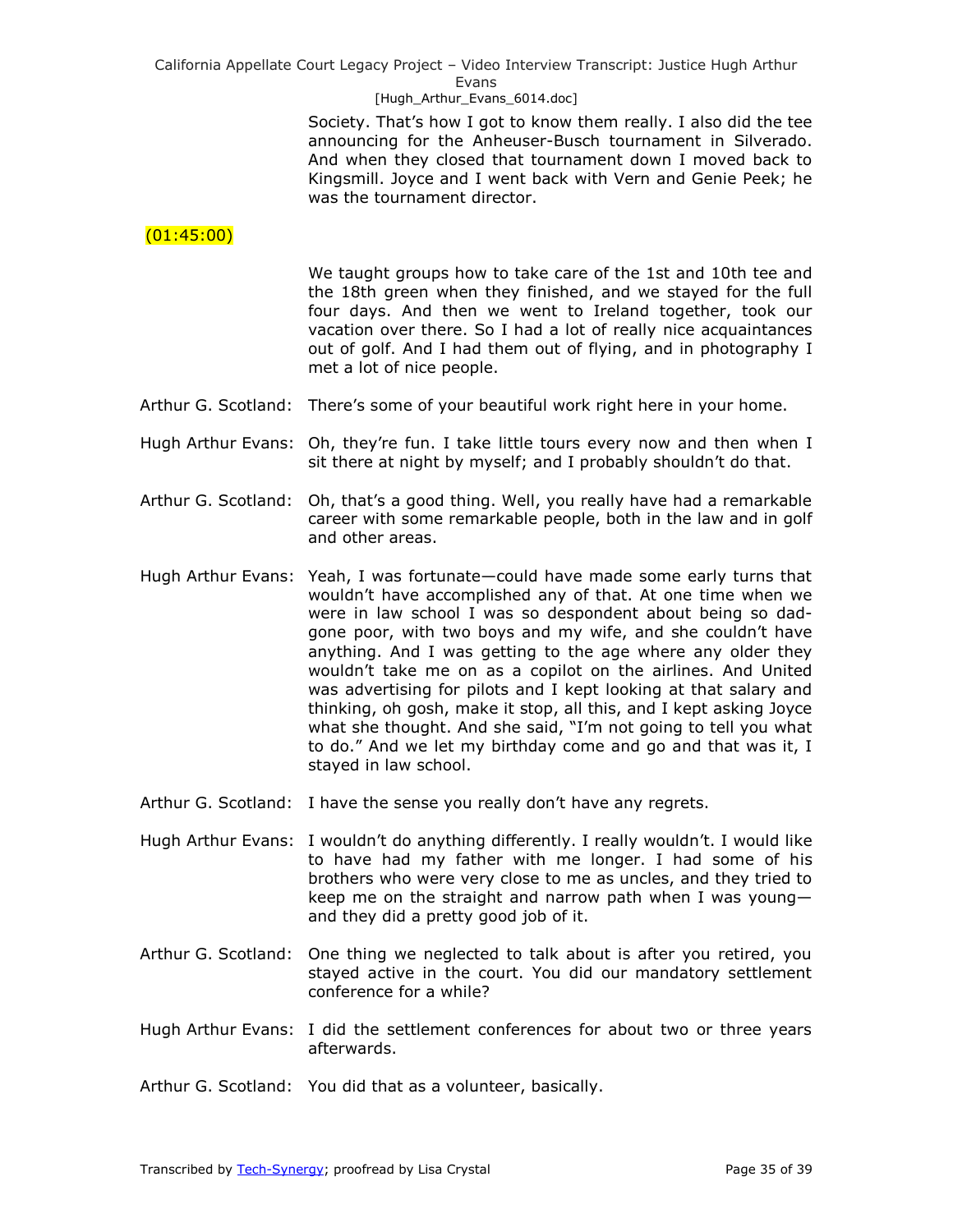### [Hugh\_Arthur\_Evans\_6014.doc]

Hugh Arthur Evans: Yeah, Bob gave me an office upstairs. Yeah, I think it was about three years. And I had a secretary that worked. And then the attorneys started to get not to like to have settlement conferences. They didn't want to come and they didn't want to submit their statements, and that happened all at the same, right time. Bob decided they needed that space up there for—I forget who was coming on as another judge—and it was time to go.

> So I did, and then I just did the arbitrations. And I worked over at the court as a trial court judge. They tried an experimental program. They did it for—I don't know whether it was four months or six months. The county hired three retired judges to come in and try to clean up their backlog, and that's all we did. We didn't do any of the other garbage that had to be done, at law and motion and probate.

> So I agreed to do that. They didn't pay very much; I think it was \$400 a day. But it was good. I was back talking to attorneys again and seeing people and that was fine. I enjoyed that. I tried a lot of jury trials over there. After that one expired, Bob Varghese kept calling me every now and then to see if I'd come over and sit for a month, or he'd have something come up that was going to take a long time. And usually I went over and they'd already exercised their challenges and they'd get up to me. *[laughing]* They weren't too happy about that.

- Arthur G. Scotland: Bob Varghese was a master calendar clerk with the Sacramento County Superior Court, and he pretty much ran the show there.
- Hugh Arthur Evans: Oh, he sure did. He was a nice man.
- Arthur G. Scotland: Yeah, he was an excellent man and a good manager. Well, it seems to me that your career spanned an extraordinary time in the law, a lot of changes in the law. What are your thoughts about the direction of the courts?
- Hugh Arthur Evans: There were a lot of changes in the law. Most of them came about, from my point of view, through the activism of people on the Supreme Court who would choose to be legislators rather than judges. I think that's what caused George Paras to leave the court. He was so mad. Reminds me of one thing; you've probably looked at this case. George wrote an opinion, published it, and then wrote a dissent to it, because the law required him to do what he was doing, but he didn't think it should have been that way. And he wrote the dissent as though that's what it was.

## $(01:50:07)$

And the Supreme Court took it, and of course that's what he wanted. But that's where the changes came, both from the U.S.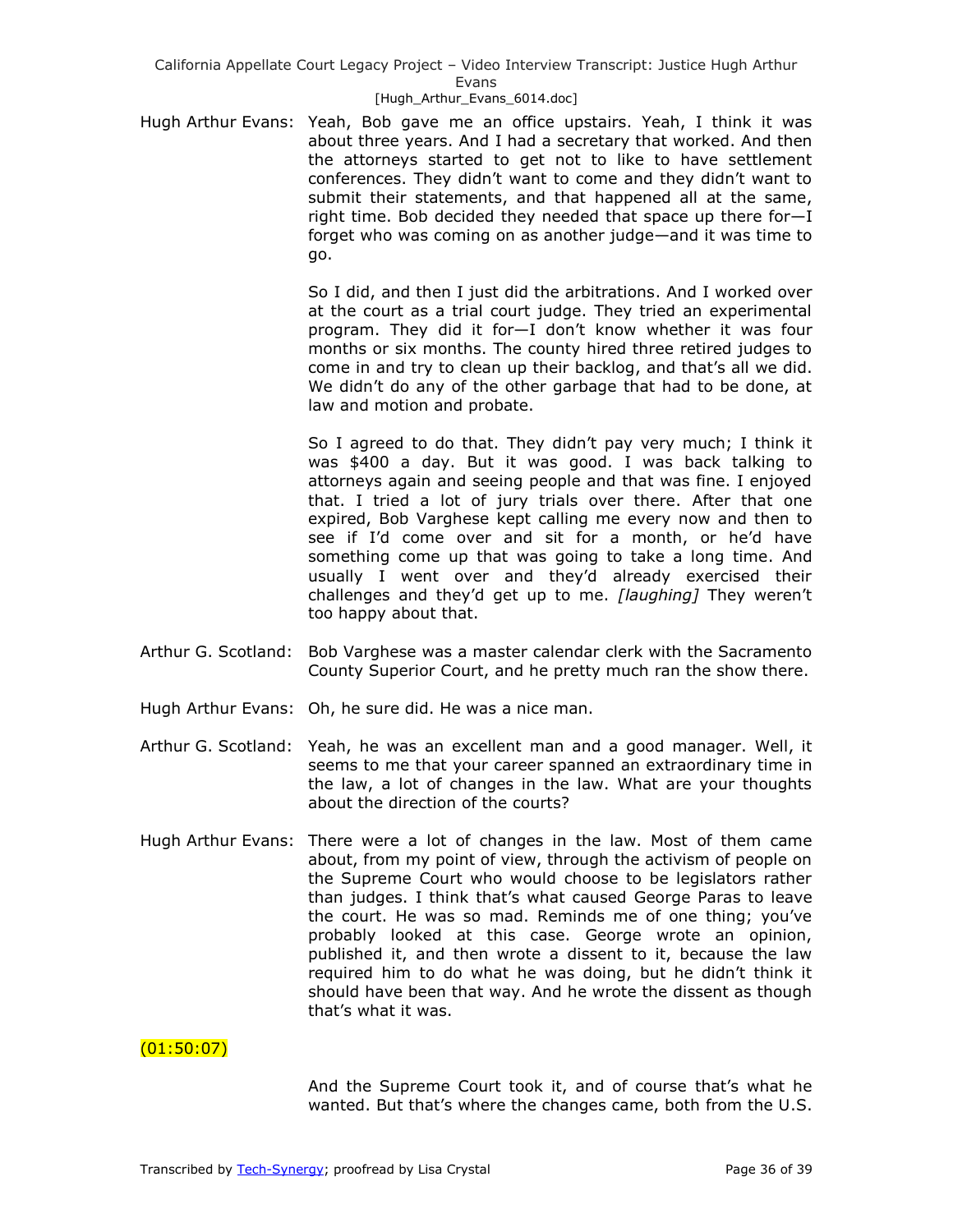### [Hugh\_Arthur\_Evans\_6014.doc]

Supreme Court and from the State of California; we had some really strange things out there over in the field of marital relations. The time that Jerry Lewis represented . . . I forget whether it's the wife or the husband. The law had not been settled on military retirements at all. There was nothing in the books on it. After he concluded that case, the Supreme Court, our Supreme Court, legislated that that's wrong.

What you have to do is divide it up, and they specified how you do it. It didn't come from the Congress, it didn't come from a legislative body; they did it, and it cost Jerry a bunch of money out of his insurance company, and he was supposed to secondguess the Supreme Court would do that. Those were the kind of changes I saw that I didn't like.

I think that judges have a real function in our society—and that is, to be a judge and to consider a matter for decision by the law that's written. And if it isn't, then you suggest that they do do it. I did that once on a settlement conference; I sent the people back. I said, "Go get the law changed." And they worked with the Legislature and they got a new law passed. Well, it wasn't my job to wiggle the law around so it would please somebody. I would have decided the case right with what the law said, even though I thought it was wrong.

But by and large I think our system of jurisprudence is a good one. I had a phone call from Tony Kennedy I guess about six months ago, and he is the epitome of somebody who thoroughly enjoys what he's doing. He isn't in touch with the people except through what he writes, and he doesn't really create any new law; he takes the Constitution. Now that's the only thing that he'll do, and he thinks it's a living thing. And it may be one thing to a certain set of circumstances and he'll say that. But he's one of the good judges on the Supreme Court. I think that he's going to be there for a few more years. Although I saw a picture of him recently and god, I thought, come on Tony, you're looking as old as I am. *[laughing]*

It's wearing, I'm sure. You people in Sacramento, being in Sacramento, you're in the hot seat, because the Legislature's over there and they're creating stuff for you to do all the time. If they don't like it, somebody's going to come over to the court with a writ and see if you can't get them to do something about it. It's not your function, but you get more than your share. Do you still do the writ sessions?

- Arthur G. Scotland: We do, we do, and of course, as you know, being in the Third Appellate District, a lot of government law cases.
- Hugh Arthur Evans: That's what I'm thinking about.
- Arthur G. Scotland: That really makes it an interesting job.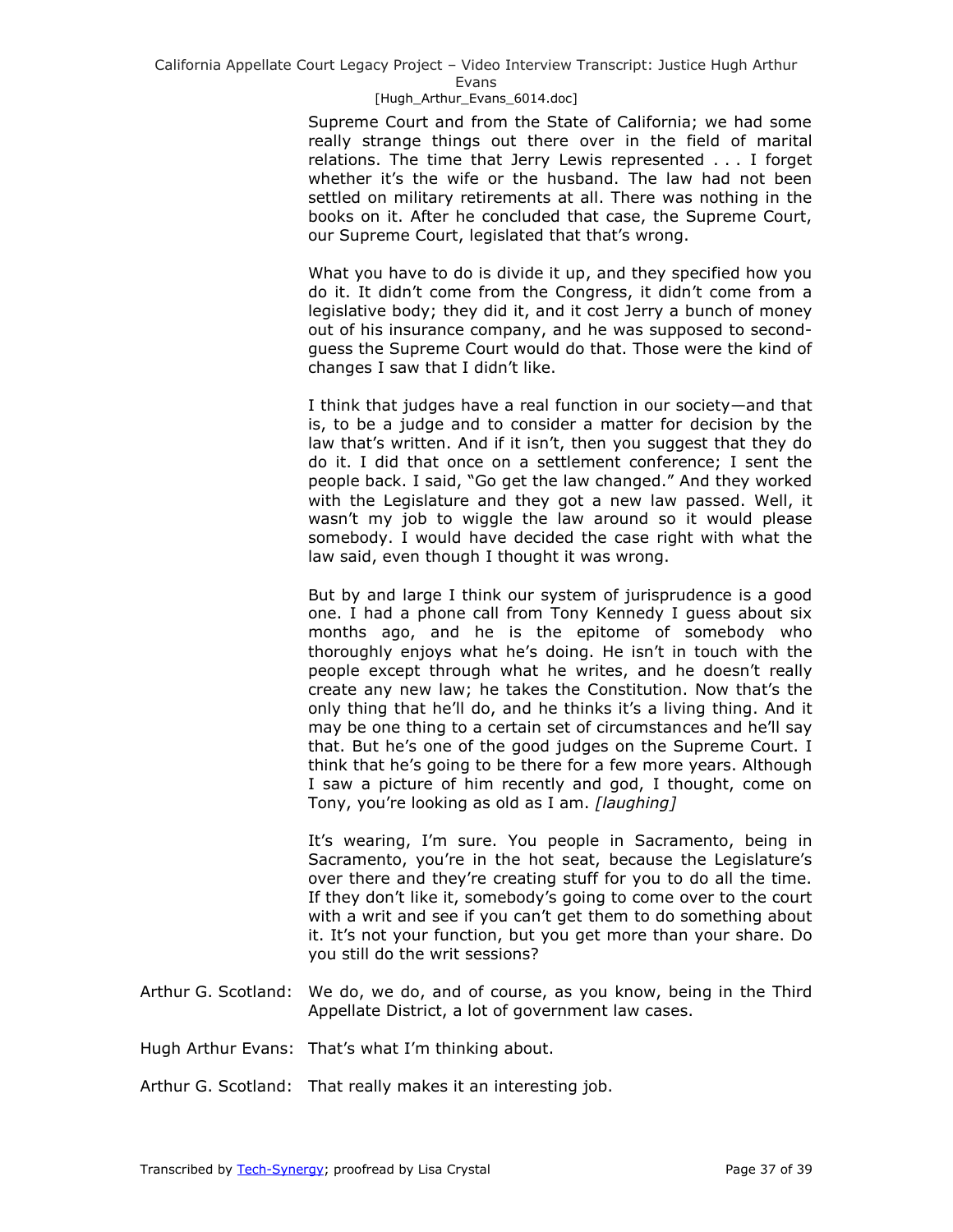- Hugh Arthur Evans: It really does. So all of you have your work cut out for you. It's not something to shirk. And I'm glad that my tour is finished; it's about time to. I said I didn't plan on having my wife get Alzheimer's, but that's the way life goes.
- Arthur G. Scotland: I really respect, Hugh, what you do. I know you go over and visit with your wife every morning and read to her, and you've set a long and loving relationship.
- Hugh Arthur Evans: Sixty years' worth.
- Arthur G. Scotland: Yeah. Well, you mentioned about Tony really enjoying . . . Anthony Kennedy enjoying his job. I get the sense that you've really enjoyed your life.
- Hugh Arthur Evans: I have. As I said, I wouldn't change anything I've done. Even going back into private practice when I started to get discomfited on the superior court, I could have made a lot of money, but I'd just spend it all. Joyce and I and our boys, the boys were both gone by . . . well, Matt got married in 1970 and Jeffrey waited a long time, but they were out of the house making their careers and we just went on traveling. I didn't care where the money came from; I spent what I gathered together. We had a real good time and I'm glad we did, because now we can't.

## (01:55:05)

- Arthur G. Scotland: Well, you've enjoyed your life. And I must say one of my most enjoyable times when I was an appellate lawyer was to appear before the Third Appellate District, particularly if the panel was Puglia, Paras, and Evans; it was great fun.
- Hugh Arthur Evans: That was my favorite panel too.
- Arthur G. Scotland: Absolutely. And I must tell you, Hugh, it's just a delight and a lot of fun to see you today, and to talk with you and to kind of reminisce.
- Hugh Arthur Evans: Scotty, I appreciate that very much. And I think around the Third District court when you came, I don't recall anybody else calling you Scotty. I think I was the one that did that. I had a friend who was a president of NCGA ahead of me, and his last name was Scott, and he was always Scotty. So I need a Scotland or a Scotty to me, and that's what you'll always be.
- Arthur G. Scotland: Well, it stuck, too, because everybody calls me Scotty.

Hugh Arthur Evans: Well, I'm glad, I'm glad.

Arthur G. Scotland: I'm so glad to see you, and I'm so glad to you see you doing so well.

Hugh Arthur Evans: Thanks.